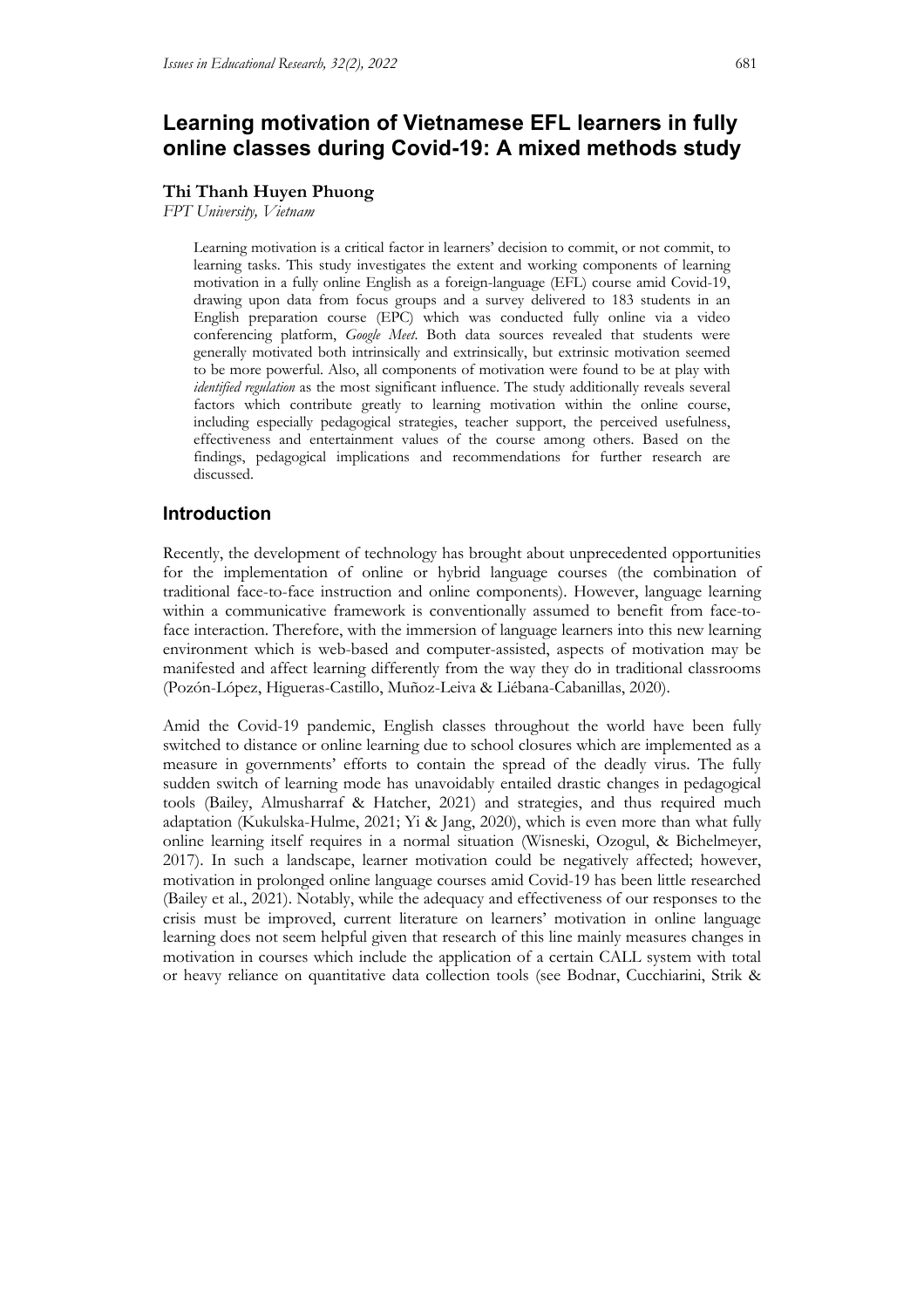van Hout, 2016 for a review), and conducted mostly in blended learning rather than in the fully online environment. Therefore, it is necessary that learners' motivation in fully and prolonged online learning be closely examined.

Given the scarcity of research into L2 motivation from a qualitative account with adequate attention to the link between learning motivation and contextual factors in fully online courses, especially amid the Covid-19 pandemic, the current research is aimed to gain insights into EFL learners' motivation in a fully online course taking place during the second school closure in Vietnam starting in early May 2021. The research focuses on two research questions:

- 1. To what extent were learners motivated or not in the fully online English course amid  $Covid-19$
- 2. Which components of motivation were at play in the fully online English course amid Covid-19?

### **Literature review**

### **Motivation in language education**

Motivation has been widely accepted as a decisive factor in the success of second or foreign language learning. As claimed by Dörnyei (2009), motivation is the main drive that not only initiates language learning but also sustains the long process of learning afterward. Dörnyei also asserted that motivation can significantly compensate for both learners' insufficient language aptitudes and inadequate pedagogical conditions while the lack of motivation may fail even the most capable learners in achieving long-term learning goals regardless of the good curricula and adequate teaching. For its importance, motivation has been extensively researched in the field of language education. Despite being obtained from studies with different foci and research designs, research findings in the past decades have generally indicated a strong link between learning motivation and course engagement (Oga-Baldwin & Nakata, 2017; Oga-Baldwin, Nakata, Parker & Ryan, 2017) and learning achievement (Kim & Kim, 2018; Liu, 2020; Ushida, 2005).

In the early stage, second and foreign language (L2) learner motivation research was mainly framed by the social-psychological approach proposed by Gardner and his associates (for example, Gardner, 1985; Gardner & Maclntyre, 1993). This approach is characterised by the distinction between integrative and instrumental motivation, a light focus on the L2 teaching/learning context (Dörnyei, 2001), and heavy reliance on questionnaires conducted at one point of courses (Ushida, 2005), which may significantly limit the exploration power of research given the dynamic and multifaced nature of motivation. Since the 1990s, theories in the field have developed to be more comprehensive and research drawing on those theories both have a stronger focus on the situated processes that shape learning motivation and, thus, can better explain the complex construct of motivation (Dörnyei, 2001).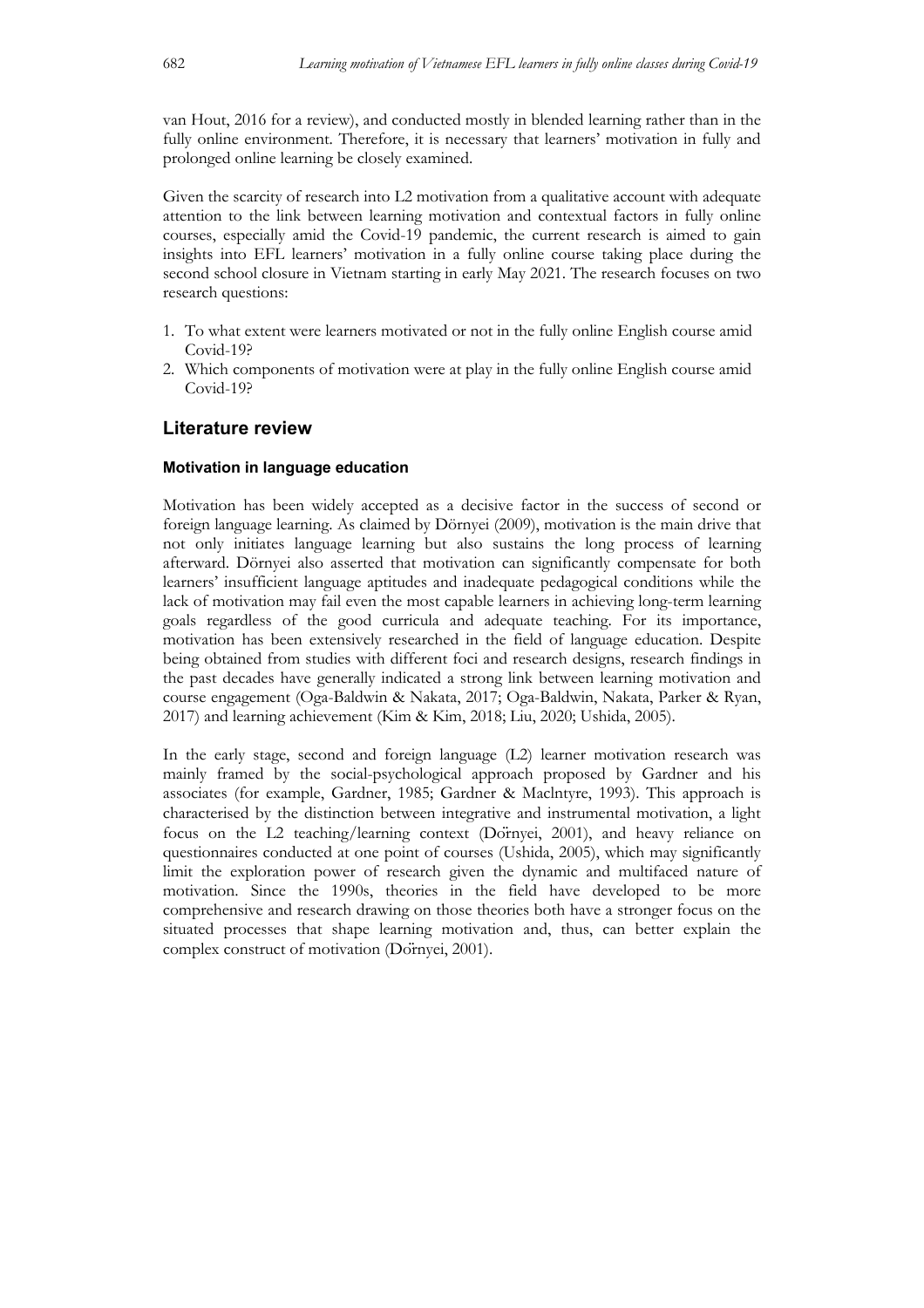#### **Motivation in online language learning**

Findings of language education research generally indicate that the effective inclusion of online components with the use of different computer-assisted language learning systems (CALLs) positively influences L2 learner motivation, including autonomous motivation (Pozón-López et al., 2020), and learning outcomes (Canals, 2020; Golonka, Bowles, Frank, Richards & Freynik, 2014), especially the improvement of oral language skills and abilities (Chen, 2021; Kato, Spring & Mori, 2016). It is found that language learner motivation and engagement are enhanced to several extents thanks to the affordance of online learning platforms in making it possible for learners to access rich resources (Cai & Zhu, 2012) and reach out for authentic audience/interlocutors (Cai & Zhu, 2012; Chen & Brown, 2011; Jauregi & Melchor-Couto, 2017). Also, useful features in the designs of those platforms and tools help to improve the quality of both asynchronous and synchronous interaction within classes (Yang, 2011). As a result, online learning makes learners more willing to interact, especially with foreigners, reduces their anxiety (Jauregi & Melchor-Couto, 2017), and boosts language learners' engagement and general learning experience (Cai & Zhu, 2012). However, it should be noted that suitable strategies to assist teachers to maintain effective pedagogical practices in such a rich-technology learning environment are critical (Tong & Trinidad, 2005).

Though the strengths of the online learning environment in improving learning motivation are multiple, there remain issues of concern. As mentioned, while ICT applications may reduce learners' anxiety in conversation with foreigners, online learners' anxiety in general remains a prominent concern, especially at the beginning of online courses (Ushida, 2005). Morton and Jack (2010) pointed out that the less positive learning experiences and high anxiety depend on the types of motivation that each learner possesses. That is, those who have low intrinsic and high extrinsic motivation may have a higher level of anxiety. Additionally, learners' perception of the online learning environment is found to be closely associated with their learning enjoyment; however, learners' perceived actual online learning environments could be significantly different from their preferred ones (Trinidad, Aldridge & Fraser, 2005).

Generally, despite high research interest in language learner motivation, there is a scarcity of research on L2-learner motivation in fully online learning. To the best of the author's knowledge, the only study which has looked at L2 motivation in a fully online course was conducted by Bailey et al. (2021). It measured the impact of intrinsic motivation on learning outcomes, drawing mostly on quantitative data that may limit its explorative power to several extents. Additionally, as the authors claimed, the roles of situated factors which may be at work in making the changes in L2 motivation, have not been investigated.

Currently, we are undergoing the biggest-ever disruption in the world's educational system due to Covid-19. The switch of learning modality from face-to-face to fully online mode was the only way to maintain education activities in many places, though it has caused course satisfaction to drop dramatically in the face of multiple challenges (Hazaea, Bin-Hady, & Toujani, 2021; Ozudogru, 2021; Sanderson, Spacey, Zhu, & Sterling-Morris,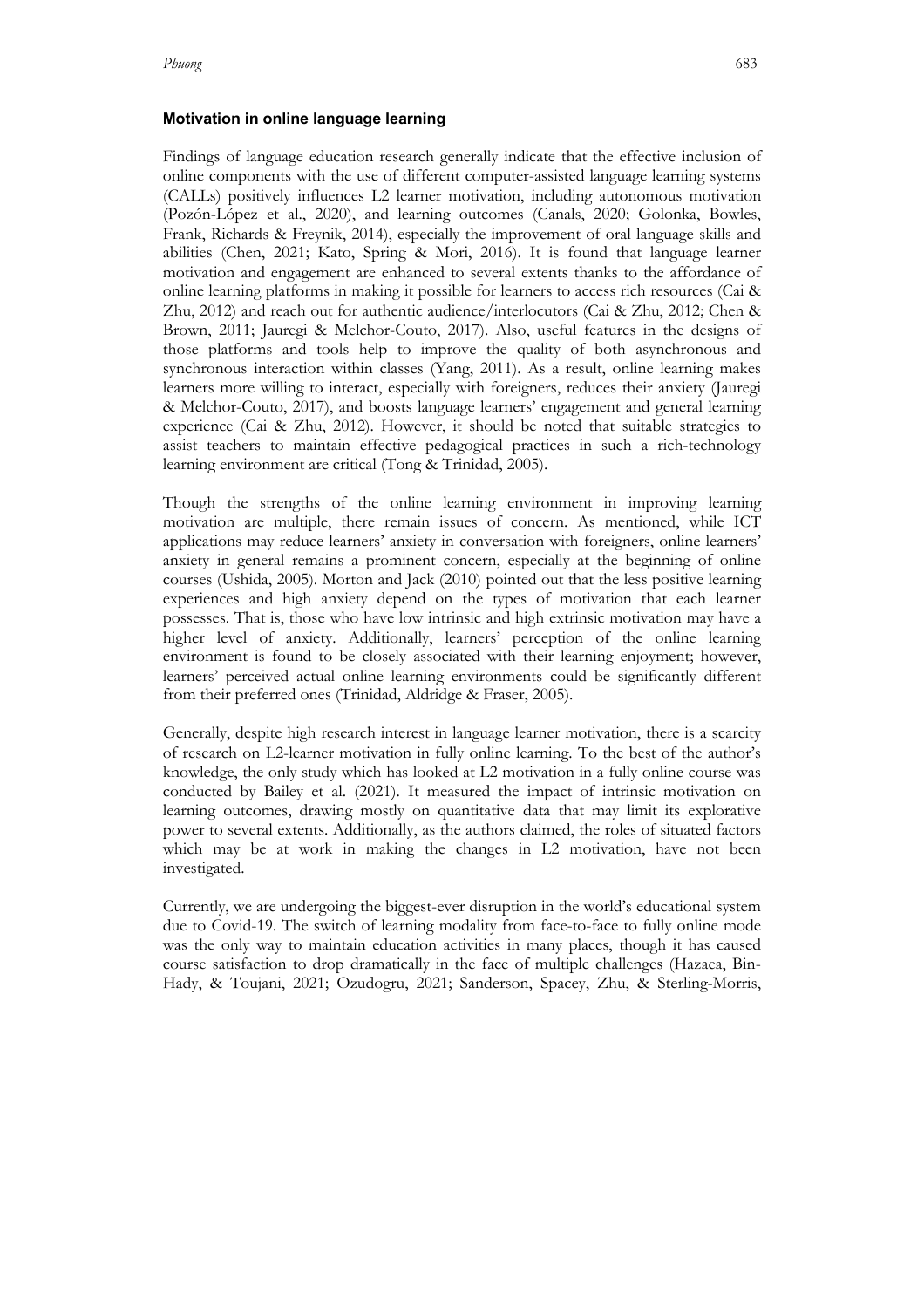2021). In such a situation, many adaptations and efforts are required from not only teachers but also students. For example, Cleofas (2021) has found that when classes are brought to the online environment, students might experience issues in mental health and the application of some self-care practices are useful to maintain students' learning motivation and wellbeing. In such turbulence, language learner motivation, however, remains under-researched although this is the aspect that should be closely examined (Bailey et al., 2021).

## **Theoretical framework**

Self-determination theory (SDT) (Deci & Ryan, 1985; Ryan & Deci, 2000), as claimed by Pintrich and Schunk (2002), is "one of the most comprehensive and empirically supported theories of motivation available today" (p. 257). Although being extensively used in educational research, SDT has not been commensurately established in online learning research. Chen and Jang (2010), therefore, claimed that SDT deserves a thorough investigation in addressing learner motivation in the online environment.

SDT features the distinction between self-directed and controlled motivation. The theory emphasises the dynamic nature of motivation in social contexts and posits that individuals' motivation is mediated by the satisfaction of their basic needs, including autonomy, competency, and relatedness. SDT theorises motivation into three categories of amotivation, extrinsic and intrinsic motivation. The desired development of learner motivation is characterised by the increasing sense of self and personal commitment to taking an action through the processes of *internalisation* and *integration*. This development consists of *amotivation* (a state of learners' lacking an intention to act), *extrinsic motivation* (including external, introjected, identified, and integrated regulation), and *intrinsic motivation*. Among elements of extrinsic motivation, external regulation refers to external demands or externally imposed rewards, which learners perform an activity to fulfill or achieve (Ryan & Deci, 2000). Introjected regulation refers to the state in which learners are internally regulated to perform or not to perform an act under external pressure such as the feeling of guilt, anxiety, or to gain personal pride or self-esteem. Identified regulation occurs when a behaviour has been identified with some importance for learners themselves. As for intrinsic motivation, it is associated with enjoyment and interest as the motives for performing a certain activity.

The value of SDT lies in the fact that it not only enables the understanding of individual learners' motivation in process but also helps educators prescribe for learner motivation enhancement. Drawing on SDT, several studies in the field of learner motivation in the online environment have identified strategies with which educators can assist the development of learner motivation (Chen & Jang, 2010; Reeve & Jang, 2006 among others). As such, SDT would be an appropriate framework for the current study to explore learners' perspectives of contextual factors that are influencing their learning experience and motivation in totally online English classes.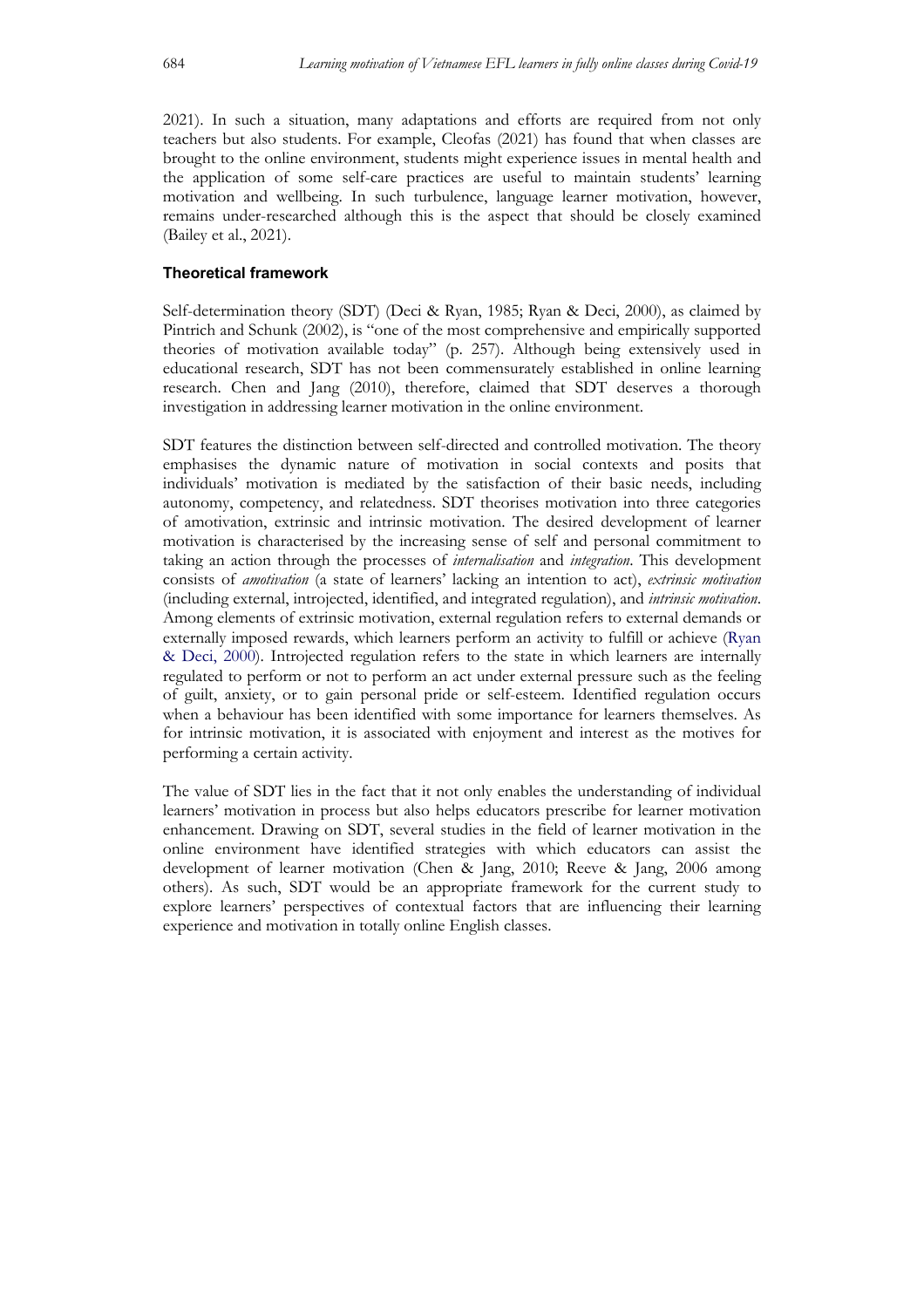# **Method**

## **Context**

This study is part of wider research focused on the challenges and opportunities of fully online learning during the prolonged school closure in Vietnam, from early May 2021 to early 2022. The context of the research is FPT University, a large private metropolitan university in Hanoi, which provides courses in a variety of majors, especially in the field of information technology. At university entrance, students with English proficiency lower than 5.5 IELTS scores were required to complete an English Preparation Course (EPC) before learning subjects in their majors. The EPC consists of six levels from beginner to higher advanced levels. Each level was taught within an eight-week block. Students were assigned to suitable EPC classes based on the results of their placement tests. As such, the actual length of the EPC can vary for different students depending on their starting English levels. EPC aims to equip students with sufficient English competence in the four basic skills of English (listening, speaking, reading, and writing) for learning subjects of their majors in English. Classes in each level were based on a textbook set in the integrated-skill textbook series *University Success* published by Pearson Longman. At the time of data collection, there were EPC classes at intermediate, advanced, and higher advanced levels.

It should be noted that at this university, teaching and learning activities are highly technology-based. Classrooms are sound-proofed and equipped with a sound system, a projector, and high-speed access to Internet. Lecturers and students needed to use their laptops on daily basis for all pedagogical and administrative activities. During the second outbreak of Covid-19 in Vietnam from May 2021, EPC classes were switched to the online environment. At this time, all participants in this study had completed part of their EPC in the face-to-face mode. When being switched to the online mode, EPC classes were scheduled in the same way they had been in the traditional mode, with students having two 90-minute periods every weekday, either in the morning or afternoon, with a ten-minute break in between. Online classes were implemented via the synchronous video platforms of *Google Meet* and *MyEnglishlab* (a platform provided by Pearson Longman with exercises designed for each textbook section), with *Google Classroom* also used to assist students with further practice and interaction with teachers and peers beyond class time.

## **Participants**

The current study involved 183 EPC students who participated in a *Google Forms* survey. Participants were mostly male (68%), aged between 18 and early 20s. Seven of the surveyed students expressed interest in joining the focus-group interviews.

### **Research design**

To obtain insight into learners' motivation, which is often claimed to be a major shortcoming of motivational research (Bodnar et al., 2016), the current research was designed with two tools for data collection: questionnaires and focus-group interviews.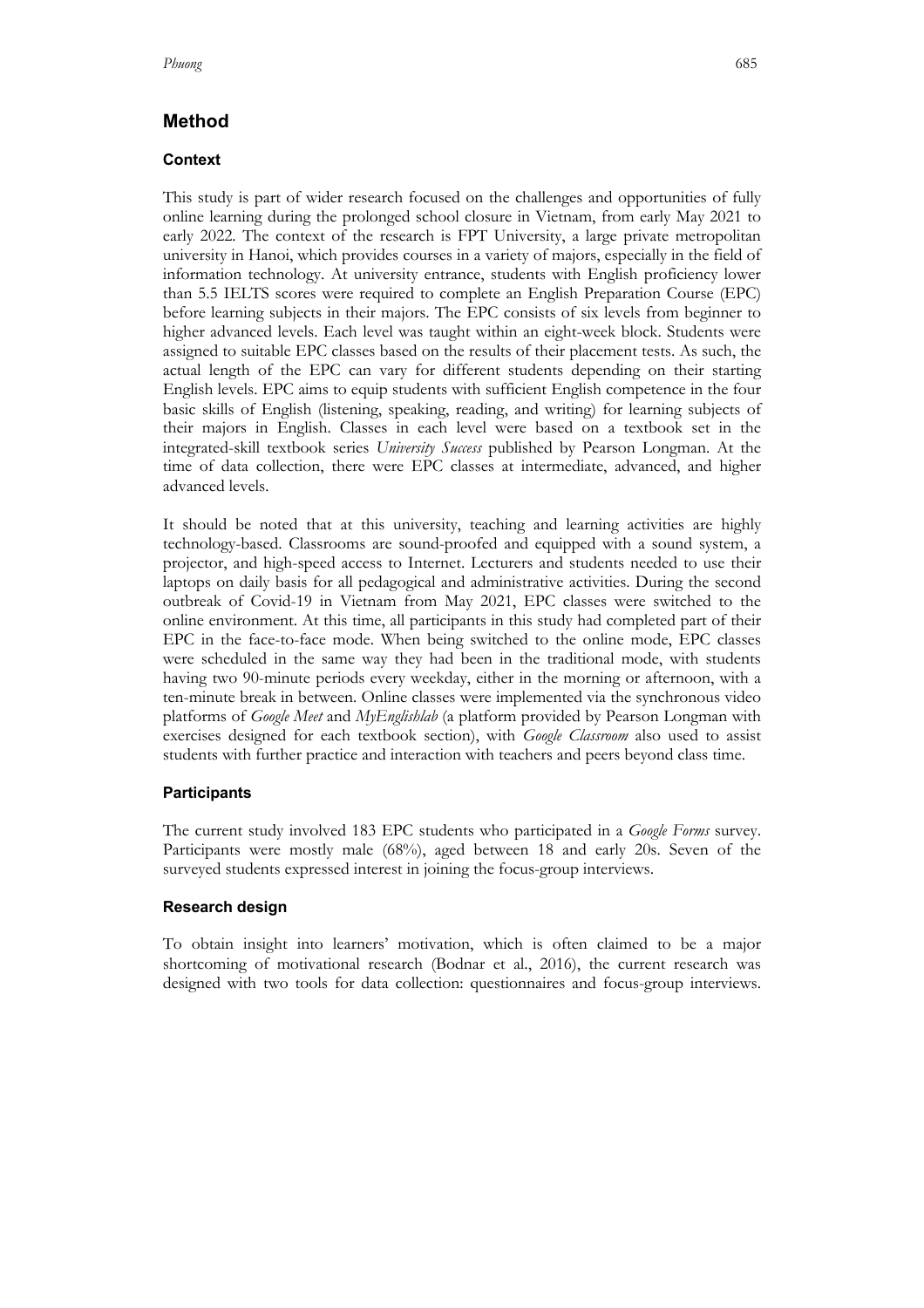However, the study was principally qualitative in approach with survey data serving to guide the in-depth exploration of learners' perception of different aspects of their motivation via focus groups.

#### *Quantitative instrument: survey*

The survey used in the current study was adapted from a part of the survey that Standage, Duda and Ntoumanis (2005) developed to test self-determination theory in a school-based physical education (PE) course. The section exploring motivation in the original survey included 20 items arranged in five sections, each of which explored one stage of motivation development, namely *amotivation*, *external regulation*, *introjection*, i*dentification,* and *intrinsic motivation*. As the current study examined motivation in a different context, an English course instead of a PE course, and a fully online course rather than a traditional face-to-face setting, some adaptations were made to match the research setting of the current study. Given the minor role of the survey in the current study, and also the irrelevance of some of the original survey items in the current research, only twelve items from the survey of Standage et al. (2005) were selected for adaptation. The stem "PE" in original items was replaced by "English" where it was present*.* Also, the stem *"in this online course"* was added to all adapted items.

#### *Qualitative instrument: Focus group interviews*

Qualitative data in the current study were collected from semi-structured focus group interviews. This format was selected to enable the flow of participants' stories and the researcher to go with these. As such, the data collected would be richer and less predetermined; insights obtained thus would have more depth and breadth.

### **Procedures**

With permission obtained from the Academic Department, the author accessed email addresses for more than three hundred EPC students at that time. An invitation email, which included a brief introduction about the research, the voluntary nature of students' participation, the confidentiality of students' information, and the link to a *Google Forms* survey, was sent to all students. The survey was designed with a 5-point Likert scale format presented in Vietnamese. The use of students' mother-tongue in the survey was to facilitate their understanding of and responding to the items. The whole survey should require around fifteen minutes to complete, and the section for motivation which was designed to collect data for this study would take around seven minutes to complete.

The email sent to EPC students also included an invitation for focus groups, for which participants could express their interest by replying to the email or talking to their class teachers. There were seven volunteers and they were arranged into two focus groups based on their English proficiency: Focus Group 1 (FG1) included three advanced students and Focus Group 2 (FG2) included four intermediate students. Each focus group lasted for approximately one hour, giving a total of two hours of audio recorded data. Focus groups were also conducted in Vietnamese to enable students' in-depth discussion into the complex issue of motivation and the affective processes they were experiencing.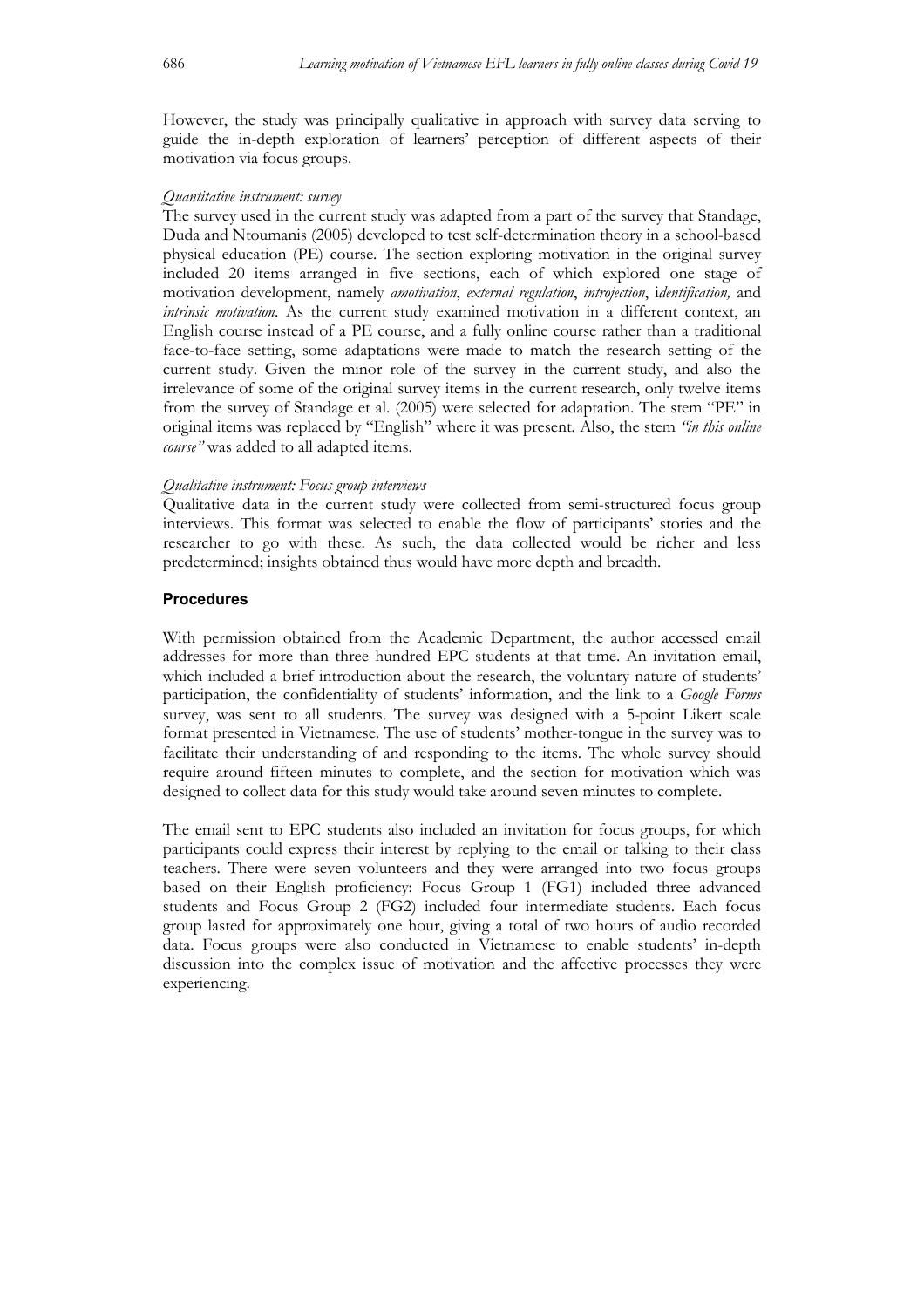Data were collected during the first block of the summer semester starting in early May 2021 and finishing in late June 2021. The survey was opened for responses during the fourth week of the block and focus groups were conducted one week later (within the sixth week).

#### **Data analysis**

#### *Survey data*

Survey data were analysed preliminarily using *Google Forms* and presented in the percentage format. The data were then categorised into predetermined themes. Prominent patterns emerging from survey data functioned as guidelines for the discussion in the focus groups.

### *Interview data*

The two-hour recording from focus groups was listened to several times by the author to search for themes. Important excerpts of the interviews then were fully transcribed. Five subthemes were found and then categorised into two main themes: *the extent students were motivated,* and *amotivation.*

# **Findings**

#### **Extent of student motivation: Extrinsic versus intrinsic**

Data show that both intrinsic and extrinsic motivation had a role to play in sustaining students' engagement in this online English course. Extrinsic motivation seemed to be more powerful with identified regulation as the leading drive. Though students appeared less affected by other elements of extrinsic motivation, such as introjected and external regulations, the pressure from self-judgment and rules that impact the possibility to pass the final examination still stood out as significant motives for students to maintain course participation.

#### **The dominant role of extrinsic motivation**

#### *Identified regulation*

Identified regulation was revealed as the most powerful drive. Participants generally perceived English as a medium to improve their chances in and quality of their future life, and thus participating in the online English classes seriously to achieve a certain level of English proficiency was a strongly endorsed goal for most participants (Table 1). More than 90% of surveyed students reported attending online English classes regularly to improve their English skills (item 23) and 89% indicated doing so because of the importance of English in their future job and life (item 22). Focus-group data strongly resonated with survey data; six of the seven interviewed students reiterated the role of English competence in enhancing their chances in the job market including getting a good job in big companies (Yen, Nhung, An, Lang), being promoted or getting employed oversea (Lang), and getting a high salary (Yen, Nhung, Quang, Lang, Hai, An). Practical benefits of achieving English proficiency were also perceived as significant in the fields of education, sociality, and entertainment. One student, An, said he enjoyed reading things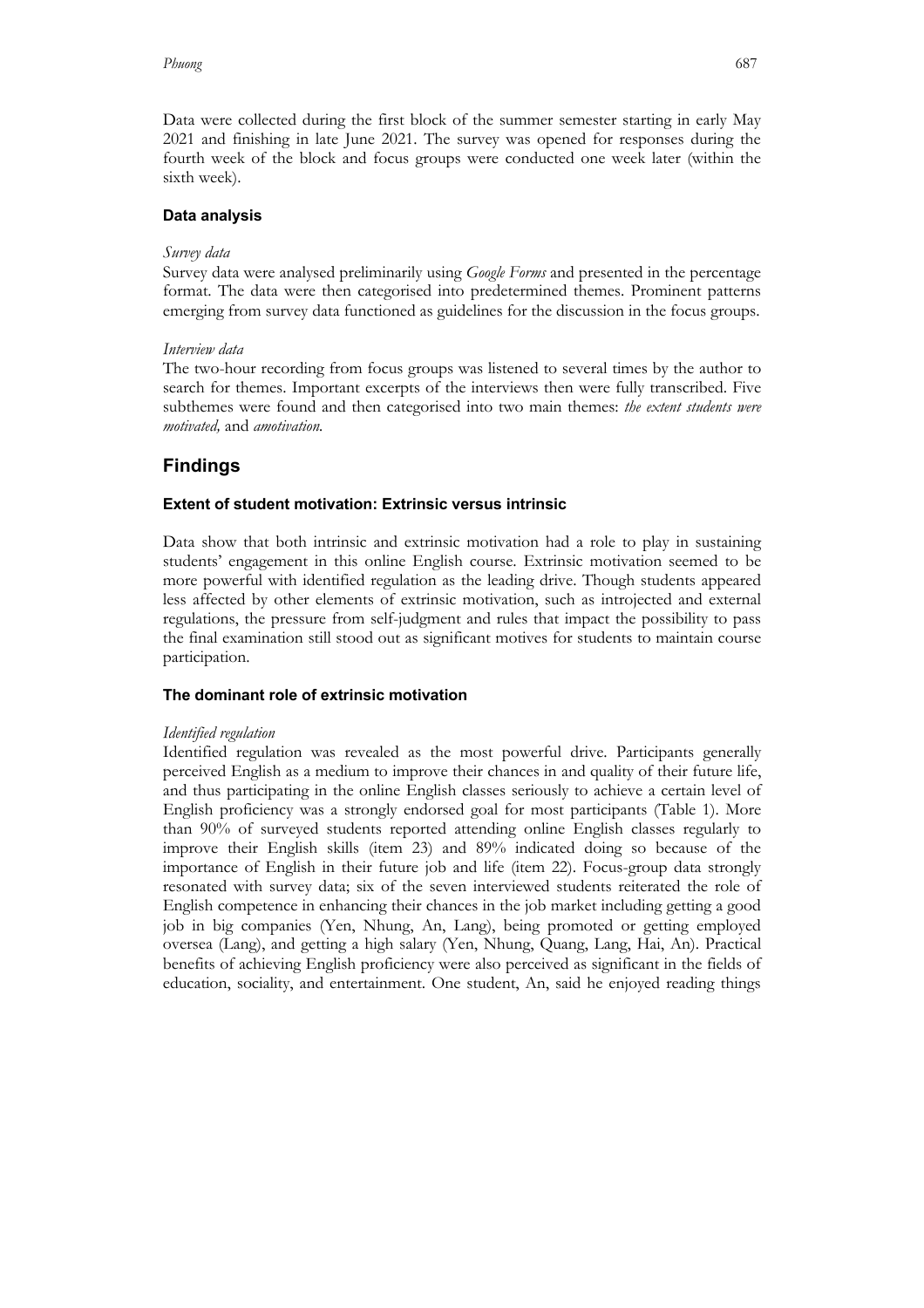on the Internet in English, which "enriches my knowledge of all fields". Lang and Hai targeted a certain English level to further study overseas after university. Quang said that good English skills would enable him to travel and make friends easily. A wide network of international colleagues and friends was highlighted by Nhung and Yen as the reward for learning English well. As such, answers to the question of *"Why am I learning English?"* seem to be loud and clear to most of the students and inspired them to learn.

Table 1: Influences of identified regulation on course participation

| Statement                                      | SА       |          |          |         | SD.   |
|------------------------------------------------|----------|----------|----------|---------|-------|
| 22. I take part in this online class regularly | 73       | 90       | 19       |         |       |
| because English skills are important for my    | $39.9\%$ | $49.2\%$ | $10.4\%$ | $0.5\%$ | $0\%$ |
| job and other aspects of my life in the        |          |          |          |         |       |
| future.                                        |          |          |          |         |       |
| 23. I take part in this online class regularly | 68       | 97       | 15       |         |       |
| because I want to improve my English           | $37.2\%$ | 53%      | $8.2\%$  | $1.6\%$ | $0\%$ |
| skills.                                        |          |          |          |         |       |

Notes: SA (strongly agree), A(agree), U(unsure), D (disagree), SD (strongly disagree)

#### *Introjected regulation*

Regarding the involvement of ego, it seems that students were affected by others' approving attitudes, but not to such a substantial extent as they were by their selfjudgment (Table 2). Concerning the former, the number of surveyed students who (strongly) agreed that the favouring attitudes of teachers, parents, and friends towards them influenced their course participation constituted around 38% (for both items 24 and 25). However, the number of those who (strongly) disagreed with that point was even higher for both items (41.8% and 45.4% respectively). Focus-group data revealed a lighter impact of others' attitudes in shaping students' learning behaviours with only three participants confirming this influence on them. Interestingly, not all "others" had equal weight on students' learning motivation. As mentioned, three participants confirmed the influence of parents/family's attitudes while that of friends and teachers was not explicitly evident in focus-group data. Among the three mentioned participants, Yen revealed the fear of making her family "disappointed" or "angry" if she was lazy in learning. Hai claimed to have an expectation to live up to: "I am the only child and my family lay a lot of hope on me. Sometimes I feel like skipping classes but I force myself not to do so". An acknowledged the importance of his image in the eye of "others" saying:

I have a face… I mean being seen by others as intelligent and capable is tempting… But learning online has many challenges like…distractions, movies, games, and no one can really control us. So, only our determination to achieve our learning goals and our interest in learning can help overcome all these.

Seemingly, though the favour of others had a role to play, this role was not the main motive to keep the student committed to his online learning.

Regarding the impact of self-judgment, the sense of guilt itself was significant in motivating students to learn. Nearly 60% of surveyed students indicated that they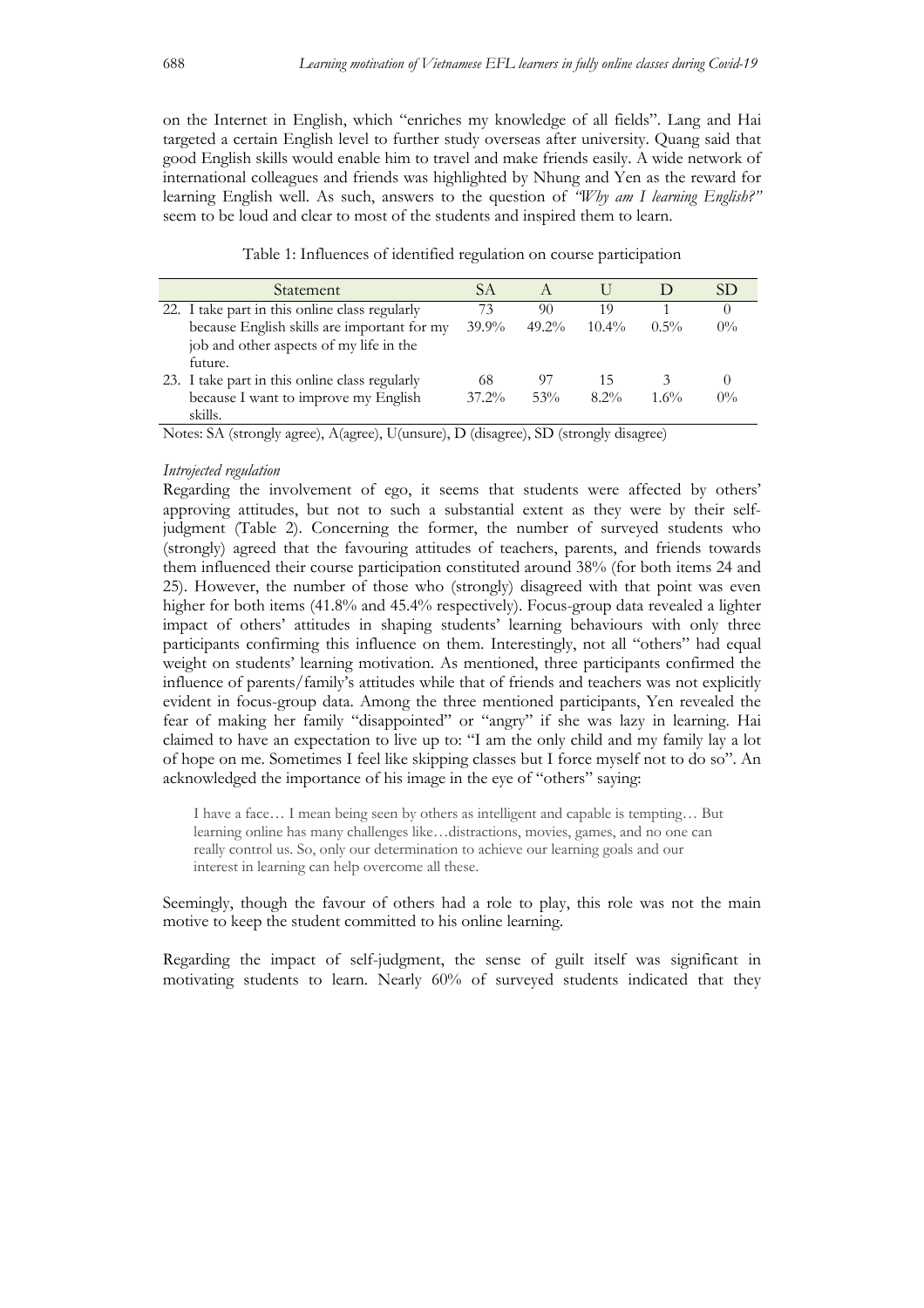participated in the online English classes regularly because they would feel bad if doing otherwise (item 26), while only a small proportion of 14.8% disagreed or strongly disagreed with the statement. Five focus-group participants also reiterated that point reporting some forms of guilt that kept them focusing on learning regardless of distractions. One representative student, Hai, said:

In online classes, to ensure that everyone can listen to our teacher and friends clearly, our micro and video are often turned off. So, you know, I can do whatever… like sleeping, watching movies or playing games, whatever… But most of the time I just think if I do so, I am wasting my time and my parents' money.

In the face of distraction, it was the students' sense of responsibility and determination that were acting to maintain learning motivation.

| Statement                                      | SА       | A        | $\cup$   |          | SD <sub>3</sub> |
|------------------------------------------------|----------|----------|----------|----------|-----------------|
| 24. I take part in this online class regularly | 26       | 44       | 37       | 54       | 23              |
| because I want the teacher/my parents to       | $14.1\%$ | $23.9\%$ | $20.1\%$ | 29.3%    | $12.5\%$        |
| think I'm a good student.                      |          |          |          |          |                 |
| 25. I take part in this online class regularly | 24       | 47       | 29       | 68       | 15              |
| because I want other students to think I'm     | $13.1\%$ | $25.7\%$ | $15.8\%$ | $37.2\%$ | $8.2\%$         |
| skillful in English.                           |          |          |          |          |                 |
| 26. I take part in this online class regularly | 46       | 59       | 51       | 20       |                 |
| because I would feel bad about myself if I     | $25.1\%$ | $32.2\%$ | 27.9%    | $11\%$   | $3.8\%$         |
| didn't.                                        |          |          |          |          |                 |

Table 2: The influences of introjected regulation in course participation

Notes: SA (strongly agree), A (agree), U (unsure), D (disagree), SD (strongly disagree)

#### *External regulation*

External factors such as pressure from teachers do not seem to be strongly influential (Table 3). Only 25% of survey participants indicated the fear of being yelled at by teachers as a reason for them to attend the online English classes regularly, while nearly 50% of them disagreed with that point (item 29). However, more than half of surveyed participants agreed or strongly agreed that they attended the online classes regularly because it was a rule to do so (item 27), and because of the consequences of not following the rule (item 28). The discussion revealed that a critical condition for students at this university to be eligible for the final-term examination of a subject was to attend 80% of all classes in the subject. Three students (Dung, Quang, and Yen) explicitly claimed that they did not want to spend time and money studying the subject again.

However, the other four students highlighted reasons for taking the course seriously other than the rule or its subsequent troubles. Lang claimed to be so interested in learning English and self-disciplined that the rule never constituted an issue for him. For Hai, his goal was much higher than the requirement for class attendance: "Achieving 5.5 or 6 IELTS score within this year to study overseas is not easy for me. I have to try much harder than just attending classes regularly". However, it should be noted that students who volunteered to participate in focus groups might be keener English learners than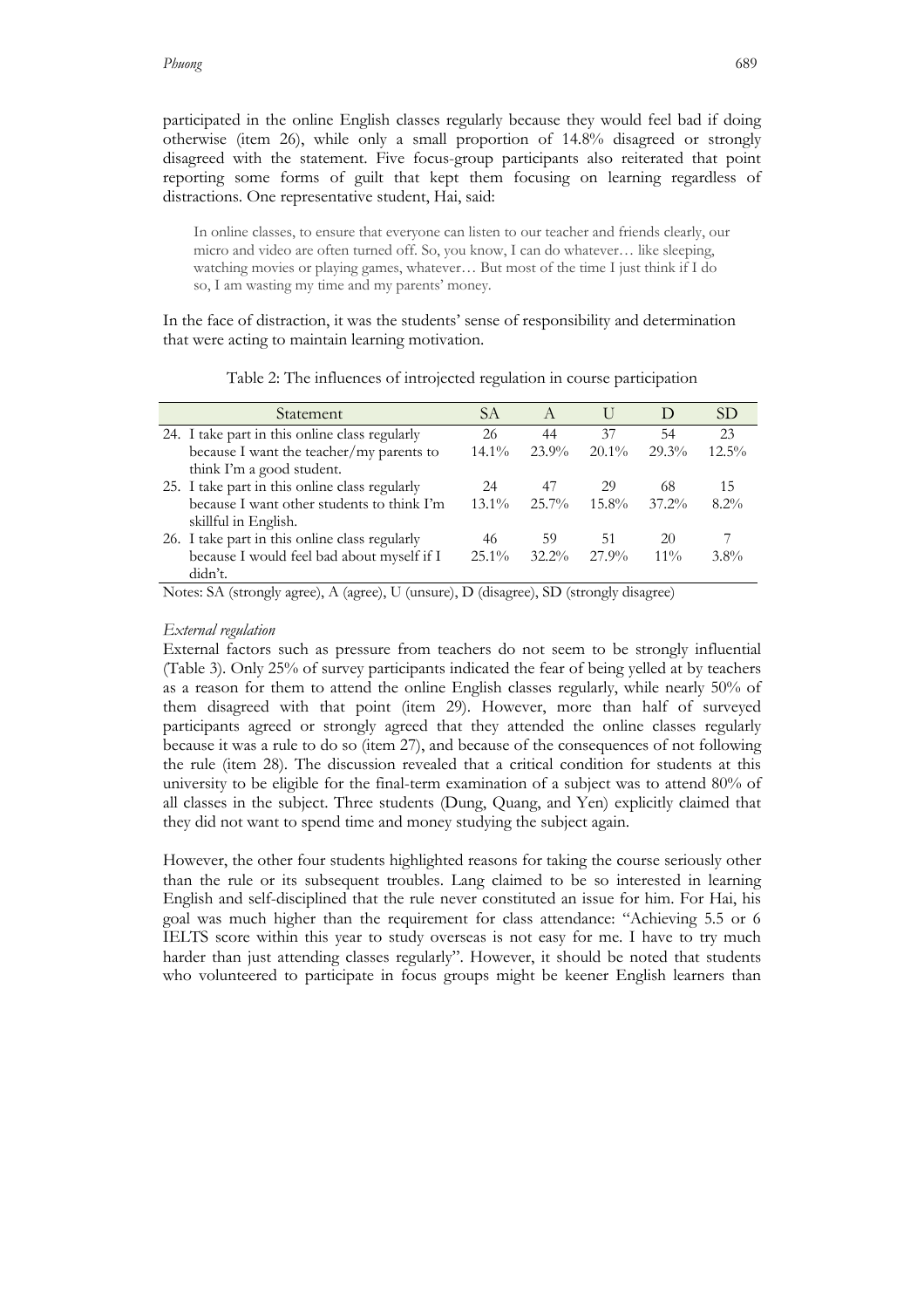average. This may explain the differences sometimes emerging between survey and interview data with the latter often presenting slightly more positive views and stronger learning motivation.

Table 3: The influences of external regulation

| <b>Statements</b>                                 | SА       |          |          |          |          |
|---------------------------------------------------|----------|----------|----------|----------|----------|
| 27. I take part in this online class regularly    | 30       | 73       | 34       | 38       |          |
| because that is the rule.                         | $16.4\%$ | $39.9\%$ | 18.6%    | $20.8\%$ | $4.4\%$  |
| 28. I take part in this online class regularly    | 38       | 62       | 37       | 37       |          |
| because I will be in trouble if I do not.         | $20.7\%$ | 33.9%    | 20%      | 20%      | $5\%$    |
| 29. I take part in this online class regularly so | 20       | 27       | 46       | 55       | 35       |
| that teachers won't yell at me.                   | 10.9%    | $14.8\%$ | $25.1\%$ | 30%      | $19.1\%$ |

Notes: SA (strongly agree), A (agree), U (unsure), D (disagree), SD (strongly disagree)

#### **Significant Intrinsic motivation**

| <b>Statements</b>                              | SА       | $\overline{A}$ |          |          | SD       |
|------------------------------------------------|----------|----------------|----------|----------|----------|
| 19. I take part in this online class regularly | 32       | 51             | 76       | 14       | 10       |
| because it is fun.                             | $17.5\%$ | 27.9%          | $41.5\%$ | $7.7\%$  | $5.4\%$  |
| 20. I take part in this online class regularly | 32       | 76             | 63       | 6        | 6        |
| because of the enjoyment that I feel while     | $17.5\%$ | 41.5%          | $34.4\%$ | $3.3\%$  | $3.3\%$  |
| learning new skills in English/new             |          |                |          |          |          |
| knowledge of the English language.             |          |                |          |          |          |
| 21. I take part in this online class regularly | 22       | 23             | 57       | 35       | 46       |
| because the English language is                | $12\%$   | $12.6\%$       | $31.1\%$ | $19.1\%$ | $25.1\%$ |
| interesting.                                   |          |                |          |          |          |

Table 4: The influence of intrinsic motivation on course participation

Notes: SA (strongly agree), A(agree), U (unsure), D (disagree), SD (strongly disagree)

Despite the challenging nature of fully online learning amid COVID-19, intrinsic motivation remained significant and contributed greatly to learners' course engagement. Table 4 shows that though students' interest in the English language itself was humble (24.6%) (item 21), the joy of obtaining new knowledge of the English language/new skills in English (item 20) and of having fun classes (item 19) was a rich source of motivation for almost 60% and 45% of surveyed students respectively. However, a significant number of students could not be assertive about whether they found any joy in learning new things (34.4%), in the online English classes themselves (41.5%), or they might be unsure whether the joy they felt was significant enough to maintain their learning persistence.

Focus-group data revealed stronger evidence for the influence of intrinsic motivation. Four of the seven interviewees confirmed that they enjoyed the feeling of learning something new after each class. Participants mainly attributed this rewarding feeling to teachers' in-time support and effective pedagogy. Though confirming that online learning was somehow more challenging in terms of communication without the physical presence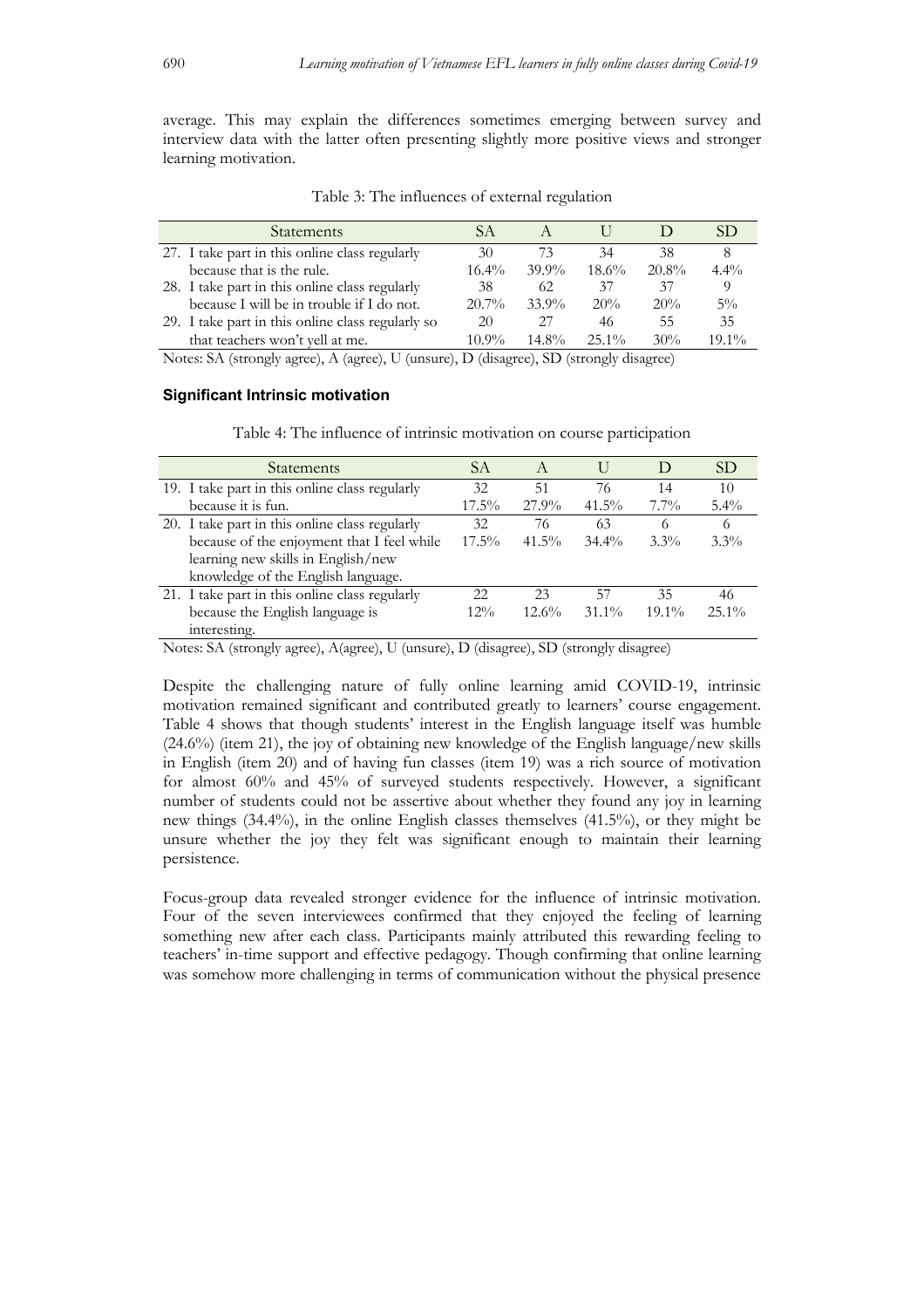of her teachers and friends, Yen claimed that "our teacher always makes sure we achieve lesson objectives by asking us if we understand and helped us devotedly". Lang and An also highlighted the connection between increasing space for students' autonomy in online classes and their enhanced enjoyment.

In the online classes, there are more projects and assignments. Teachers often give us more time to do research when working on those projects in pairs or groups. I kind of love the preparation time. I can find a lot of interesting information and useful language to use for our projects. I like such discovery. (An)

This experience was described by Lang as "learning effectively and freely". However, this joyful experience was not reported by the other three. Among those, Dung, stated that "I just don't feel motivated or anything when learning something… I mean sometimes you get things, sometimes you don't from classes… It is just normal".

Regarding the role of fun in online English classes, focus-group data illuminate survey results showing that despite the undesirable switch of learning mode, English classes were still an exciting experience for many students. Five focus-group members claimed that they had chances to laugh together and so "online classes were not as tedious as I was afraid" (Nhung). All members of the advanced group (Nhung, An, and Lang) mentioned their teachers' provision of hot and challenging topics for discussions and debates, which "stimulates classroom atmosphere" (Lang) and that "we sometimes have exciting time arguing about things" (An). Besides, students' creativity in classroom activities was also reported to contribute greatly to the joy students felt.

You know, the project can be a play, a talk show, or just a presentation about a certain topic. We kind of…create the plot, write the script, rehearse in groups and then perform to the class. Some stories are funny. Some groups have interesting performances. For example, a group try to use English intonations in a… like… hilarious way to express their characters' emotions and make people laugh… it is good (laugh). (Nhung-FG1)

### As for Hai and Quang (FG2), they liked online games on platforms such as *Kahoot* and *Quizlet* within his online English classes to assist students' consolidation of English vocabulary.

I *like* them [games]. They are competitive. It is like… very thrilling to see your *scores* and rank upgraded or downgraded. It is also very painful to see others get ahead of you (laugh) (Hai).

Considering the last source of intrinsic motivation - students' interest in the English language, interview data slightly differ from survey data. Despite the low interest in the English language indicated in the survey data, four focus-group participants said the language itself inspired them in learning and contributed to their course commitment. Majoring in fields other than English study, An, Lang, Nhung, and Quang all shared the point that English was interesting though for different reasons. For An, English was the language of his favorite American movies and he had a "wish to speak English the way American people do". Nhung said the language was "just beautiful" and she wanted to be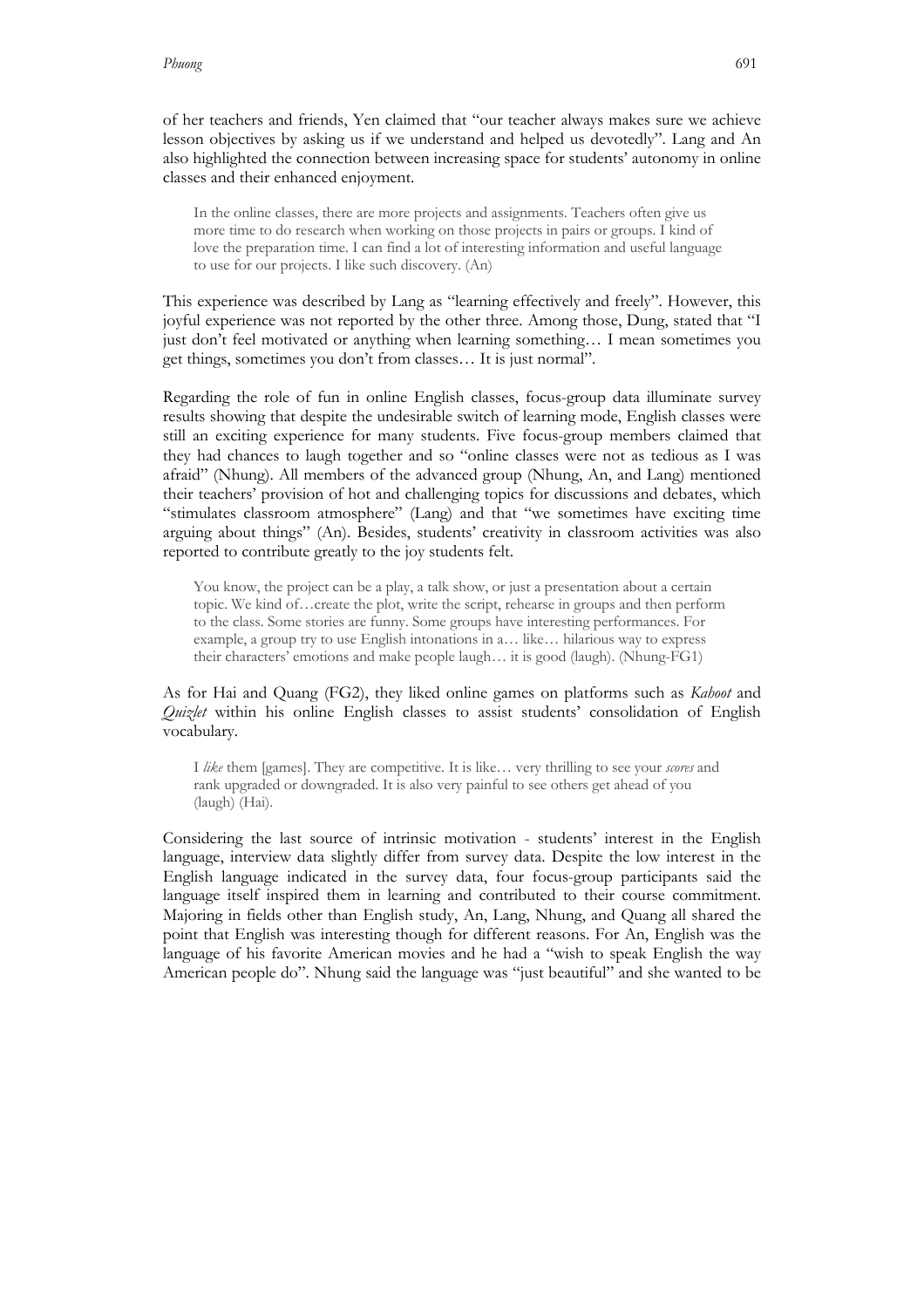a competent user of the language. Lang shared Nhung's point and added that English was also highly accurate. As for Quang, who had learned Japanese for a couple of years before, he found "English is completely different" and he enjoyed "experiencing the differences".

### **Amotivation**

| Table 5: The extent of students' amotivation |  |  |  |  |  |  |  |  |
|----------------------------------------------|--|--|--|--|--|--|--|--|
|----------------------------------------------|--|--|--|--|--|--|--|--|

| Statement                                         |            |          |       |       |          |
|---------------------------------------------------|------------|----------|-------|-------|----------|
| 30. I take part in this online class but I feel I |            |          |       |       |          |
| am wasting my time.                               | $7.7\%$    | $18.6\%$ | 27.9% | 32.7% | $13.1\%$ |
|                                                   | $\sqrt{2}$ |          |       |       |          |

Notes: SA (strongly Agree), A(agree), U (unsure), D (disagree), SD (strongly disagree)

The last item in the survey was to identify students' amotivation, if any. Just around onefourth of surveyed students thought this online course was a waste of time while nearly half of them (strongly) disagreed with that statement. In focus groups, none of the participants said the course was useless. Instead, they all expressed a certain level of satisfaction with the course and with their progress. However, focus-group participants generally indicated the limitation of communication in the online classes though some students noted these issues were "manageable" (Lang). An further affirmed that "even in online or offline classes, how much you can communicate with others depends on how willing you are to create the chances for yourself". For other students like Yen, Hai, and Nhung, the mentioned limitations were mainly attributed to the lack of face-to-face contact and led to a certain level of emotional distress.

## **Discussion**

*Research question 1: To what extent were learners motivated or not in a fully online English course amid Covid-19?*

Online learning amid Covid-19 has been associated with multiple challenges (Hazaea et al., 2021; Sanderson et al., 2021) and, thus, may influence course satisfaction and motivation. In the current study, the switch of English classes totally to the online environment was also found to negatively affect learning motivation to some extent. A group of surveyed students indicated that online learning was demotivating while focus groups revealed some challenges making students less satisfied with the course, especially in terms of within-class communication. This finding is in line with the research by Spring, Kato and Mori (2019), who found that participation in oral tasks in online classes via synchronous video conferencing platforms (such as *Google Meet* or *Skype*) was poorer among a group of students and subsequently led to other students' perception of less within-class interaction and reduced their course satisfaction as a result.

However, fully online English learning amid Covid-19 could also be perceived by students as a positive experience regardless of challenges (for example, Ja'ashan 2020). Lending its support to such a finding, the current study indicated that students were generally motivated, both intrinsically and extrinsically. With regards to extrinsic motivation, in line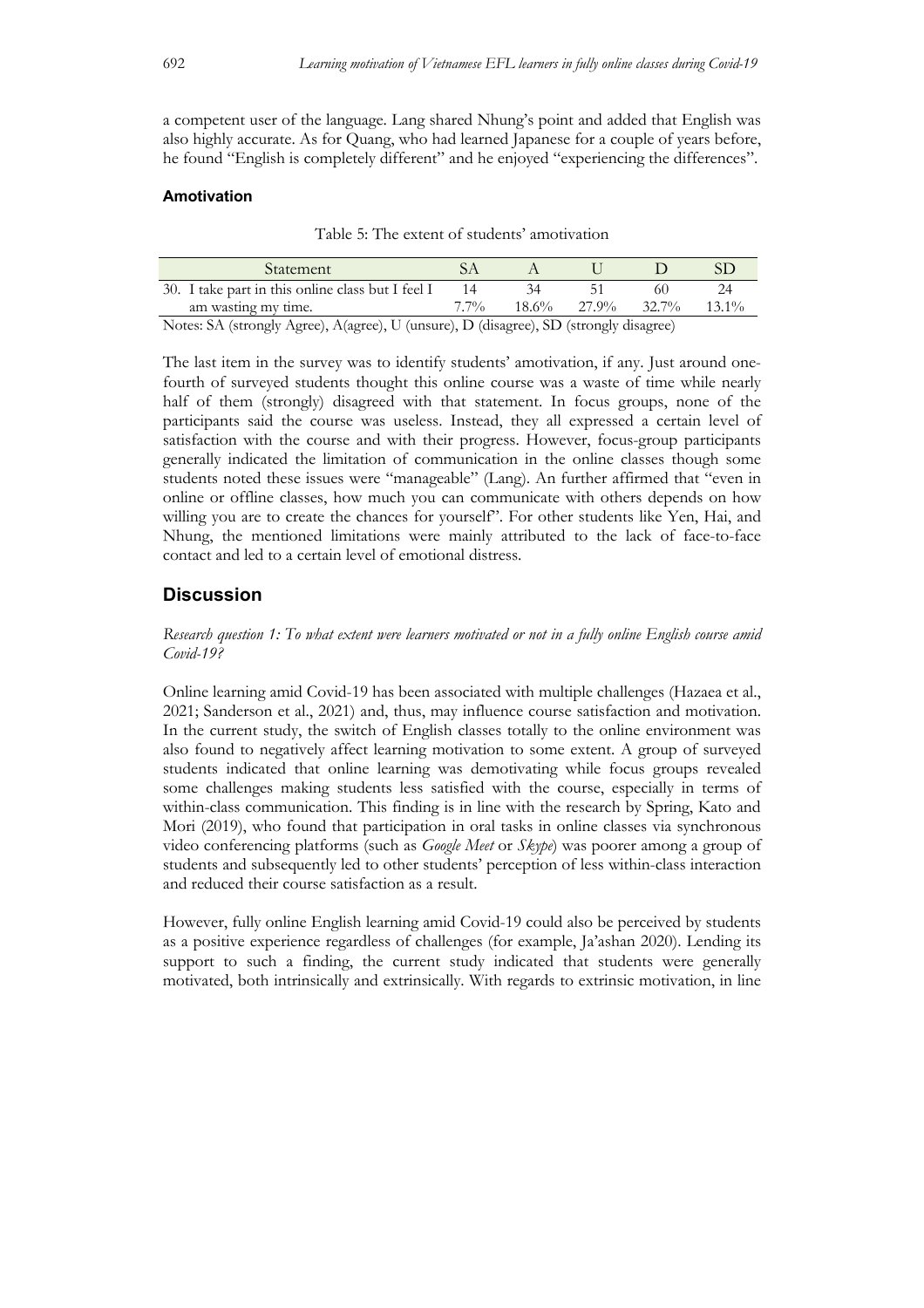with Eccles (2005), this study found that students' perception of the usefulness of English and English learning for their future life was directly linked to their decision of sustaining their course participation and engagement. With regards to intrinsic motivation, pedagogical practices, including especially teachers' strong support and adapted strategies, clearly enhanced learning inspiration. In a previous study, Phuong and Phuong (2019) found that even in face-to-face classes, teachers' support (in the form of feedback provision, for example) was perceived to strengthen teacher-student rapport; teacher support seemed to have also a huge role in creating and maintaining English learners' positive affection in the online-learning environment. Pedagogical adaptation was significantly evident in the inclusion of more interesting interaction-based activities (discussion, presentations, debates, and group projects), higher gamified class content, and the provision of more space for students' creativity and autonomy. Apparently, teachers already paid more attention to the appropriation of pedagogy during this second school closure in Vietnam to better address different aspects of learners' basic needs including competence, autonomy, and relatedness. As proposed in SDT (Ryan, 1995), the satisfaction of those needs is critical in mediating learning motivation.

### *Research question 2: Which components of motivation were at play for learners in the fully online English course amid Covid-19?*

Findings in this research are consistent with the current e-learning literature confirming that both extrinsic and intrinsic motivation are crucial for learning success. However, contrary to the usual claims of the dominant role of intrinsic motivation, this study found that Vietnamese EFL learners were more strongly motivated by external factors in their online course. In their research on the implementation of online learning, Bhuasiri, Xaymoungkhoun, Zo, Rho and Ciganek (2012) also found that intrinsic motivation may not be as important as extrinsic motivation in the context of developing countries. Within extrinsic motivation, identified regulation was shown to be the most powerful though introjected and external regulation also took a significant part. Notably, while externally motivated students are normally claimed to seek approval and praise from others (Knowles & Kerkman, 2007), those in the current study seemed to be more impacted by their self-judgment and pressure of passing examinations rather than by others' judgemental attitudes.

Intrinsic motivation followed with students widely reporting to be inspired to learn by the playfulness, stimulation, and effectiveness of interactional activities. This finding is highly in resonance with the research by Pozón-López et al. (2020), which showed that the perceived effectiveness, quality, and entertainment value of a course are critical in enhancing learners' intrinsic motivation.

# **Conclusion**

This study explores learning motivation in a fully online English course amid Covid-19 drawing upon data from focus-group interviews and questionnaires. It found that students were both extrinsically and intrinsically motivated with extrinsic motivation being slightly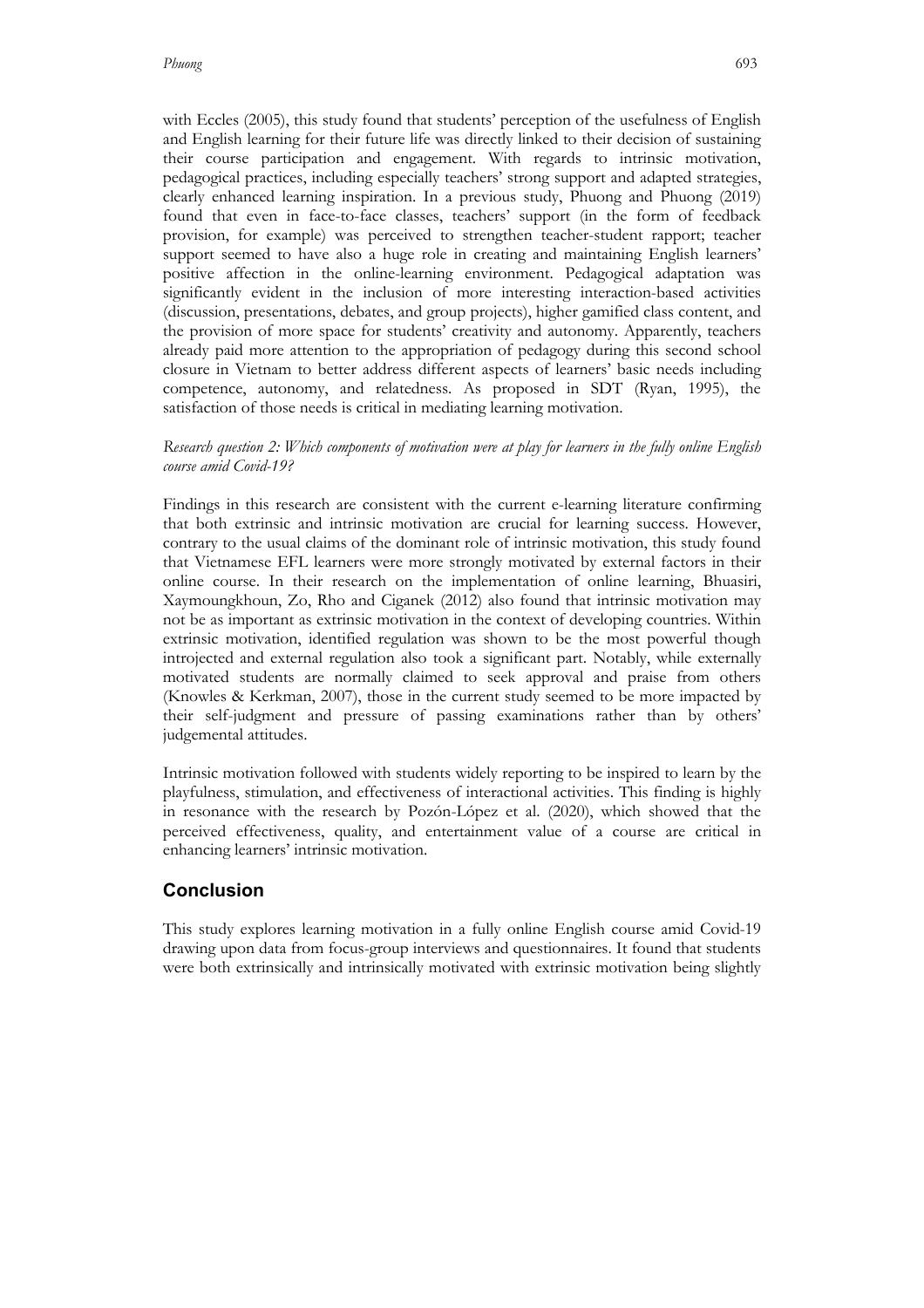more influential. Among components of extrinsic motivation, identified regulation was revealed as the most significant while other components were also reported to have a role. Factors contributing to learning motivation were also identified, including teachers' support, adapted pedagogy, modalities of online platforms, and students' learning goals and autonomy. Findings highlighted the role of pedagogical strategies and teachers' efforts in enhancing intrinsic motivation and the roles of learners' determination in pursuing learning goals and a sense of responsibility in maintaining extrinsic motivation. The findings of the current research provide several important implications for further research and pedagogy as discussed below.

As both extrinsic and intrinsic motivations were important in prolonged online learning, attention and effort need to be allocated to boost both motivation types. Due to the importance of extrinsic motivation, a system of incentives should be developed to leverage this motivation type by, for example, using bonuses or rewards for participation and good performance during online courses. As for intrinsic motivation, challenging oral teamwork and gamified activities seem to be good sources of fun. The former, however, was more strongly indicated by advanced students. In the same vein, Spring et al. (2019) noted that the affordances of video conferencing platforms such as *Google Meet* could only benefit oral skill development and trigger motivation for learners who were at least at intermediate level of oral proficiency. In the situation when English classes of all levels have to be switched online, to ensure learners' participation and learning motivation, oral teamwork may need to be carefully designed with suitable levels of challenge to fit with students' specific proficiency. They may also need sequencing with increasing levels of challenge to effectively scaffold the gradual but firm development of learners' oral skills. With regards to the gamification of learning content, Phuong (2020b) found a welcoming attitude among Vietnamese EFL learners. This study extended that finding showing that gamification greatly enhanced learning motivation in fully online English classes. Given the new emergence of this method in Vietnamese ELT (Phuong, 2020b) and a tight time budget facing EFL teachers in a country like Vietnam to explore and implement new teaching methods (Phuong, 2020a), teachers may need official encouragement from administrative levels to include this element in their classes and may also need training in how to do so effectively.

Besides, students have been reported to appreciate teachers' efforts towards appropriate pedagogical practices for maintaining their engagement during online courses amid the Covid-19 pandemic (Soesanto & Dirgantoro, 2021). Students hereby were also found to enjoy a larger space provided by teachers to explore and construct new knowledge in the online classes. As such, teachers may consider allowing students to take a greater part in the decision-making process including designing class activities, and selecting topics/subtopics for oral group works and learning materials.

### **Limitations and future directions**

The limitation of this study is that it was conducted at one of the top-rank technology universities in Vietnam, where both teachers and students were highly competent in ICT given their teaching and learning experience in a hi-tech environment well before Covid-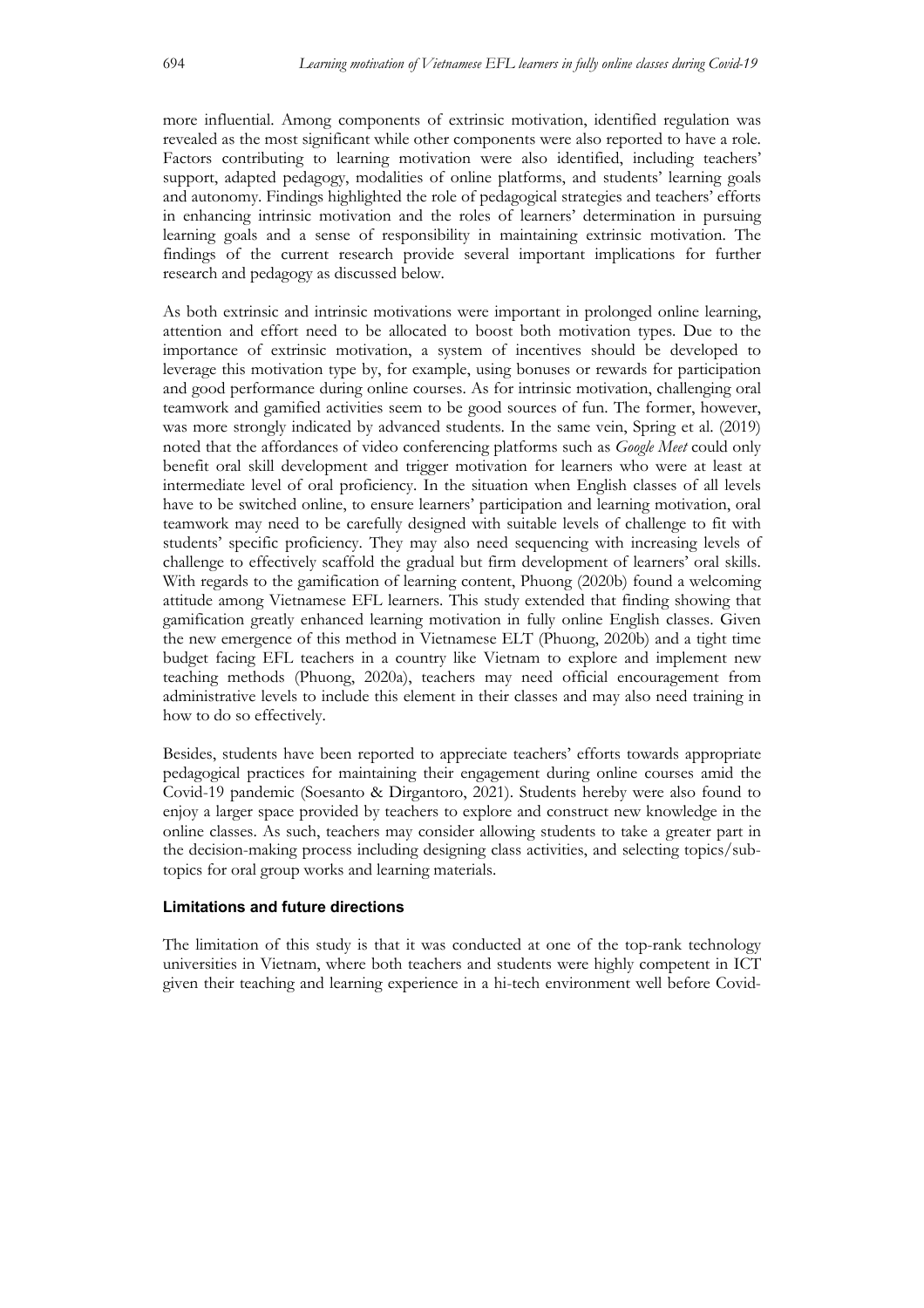19. This technological background might have differentiated the learning experience and learning motivation of students in this study from those undergoing online learning amid Covid-19 in other contexts. The findings, therefore, may not be readily generalised for all higher-education institutions in Vietnam or other EFL contexts. However, the contribution of this study is a valuable insight into how the effective utilisation of technology and appropriate pedagogical strategies may facilitate learning motivation in prolonged online learning within, and even beyond, the pandemic crisis.

The study strongly indicated the importance of pedagogical strategies and the perceived usefulness of fully online English courses in generating and enhancing learning motivation. Therefore, I would call for follow up research which may include some tools to measure learners' performance, to systematically identify and inform online English teachers about strategies that work most effectively to promote learning motivation and enhance learning outcomes.

### **References**

- Bailey, D., Almusharraf, N. & Hatcher, R. (2021). Finding satisfaction: Intrinsic motivation for synchronous and asynchronous communication in the online language learning context. *Education and Information Technologies*, 26, 2563-2583. https://doi.org/10.1007/s10639-020-10369-z
- Bhuasiri, W., Xaymoungkhoun, O., Zo, H., Rho, J. J. & Ciganek, A. P. (2012). Critical success factors for e-learning in developing countries: A comparative analysis between ICT experts and faculty. *Computers & Education*, 58(2), 843-855. https://doi.org/10.1016/j.compedu.2011.10.010
- Bodnar, S., Cucchiarini, C., Strik, H. & van Hout, R. (2016). Evaluating the motivational impact of CALL systems: Current practices and future directions. *Computer Assisted Language Learning*, 29(1), 186-212. https://doi.org/10.1080/09588221.2014.927365
- Cai, S. & Zhu, W. (2012). The impact of an online learning community project on university Chinese as a foreign language students' motivation. *Foreign Language Annals*, 45(3), 307-329. https://doi.org/10.1111/j.1944-9720.2012.01204.x
- Canals, L. (2020). The effects of virtual exchanges on oral skills and motivation. *Language Learning & Technology*, 24(3), 103-119. http://hdl.handle.net/10125/44742
- Chen, J. C. & Brown, K. L. (2011). The effects of authentic audience on English as a second language (ESL) writers: A task-based, computer-mediated approach. *Computer Assisted Language Learning*, 25(5), 435-454. https://doi.org/10.1080/09588221.2011.606224
- Chen, K. C. & Jang, S. J. (2010). Motivation in online learning: Testing a model of selfdetermination theory. *Computers in Human Behavior*, 26(4), 741-752. https://doi.org/10.1016/j.chb.2010.01.011
- Chen, K. T. C. (2021). The effects of technology-mediated TBLT on enhancing the speaking abilities of university students in a collaborative EFL learning environment. *Applied Linguistics Review*, 12(2), 331-352. https://doi.org/10.1515/applirev-2018-0126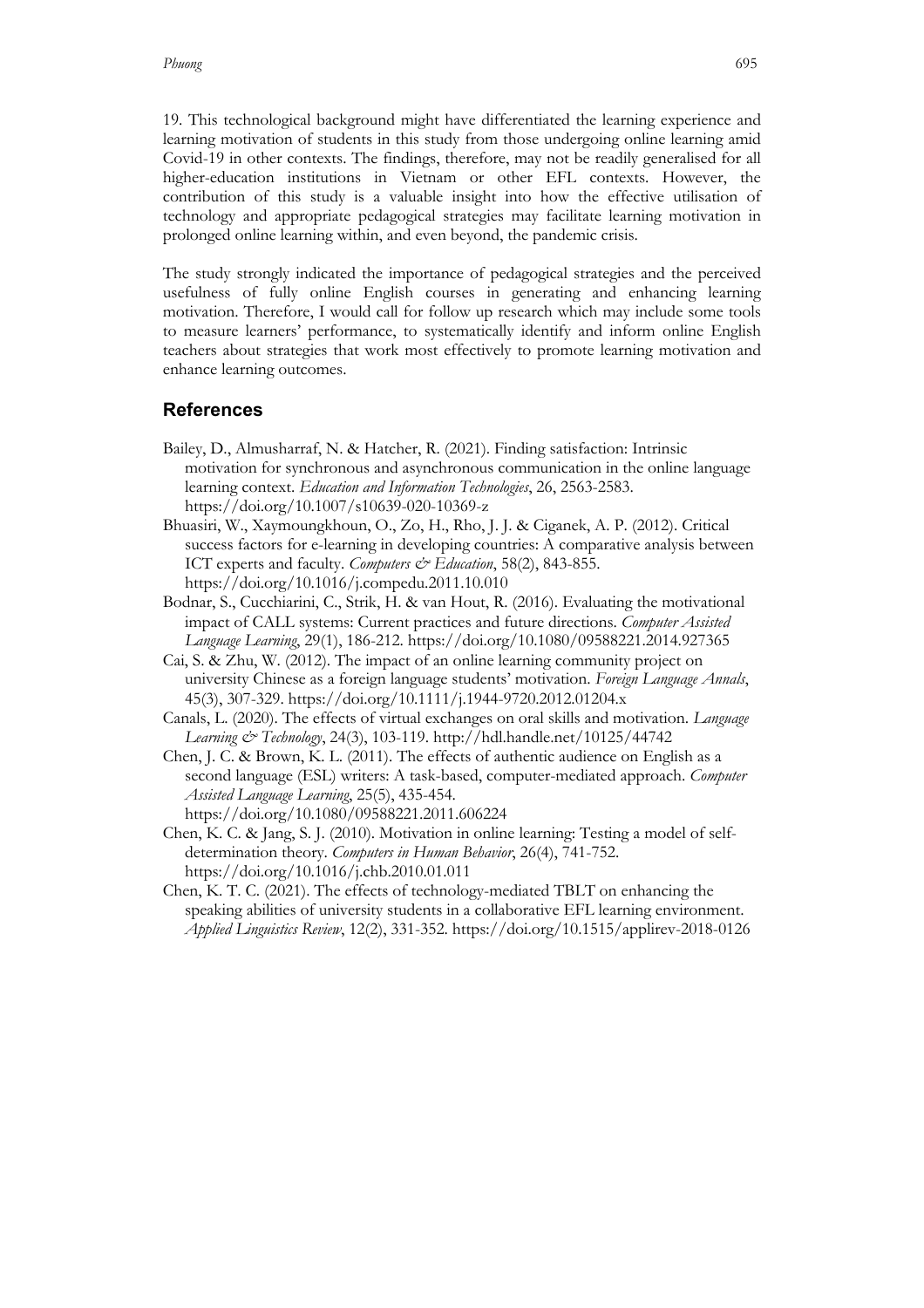- Cleofas, J. V. (2021). Self-care practices and online student engagement during Covid-19 in the Philippines: A mixed methods study. *Issues in Educational Research*, 31(3), 699-717. http://www.iier.org.au/iier31/cleofas.pdf
- Deci, E. L. & Ryan, R. M. (1985). *Intrinsic motivation and self-determination in human behavior*. New York: Plenum. https://link.springer.com/book/10.1007/978-1-4899-2271-7
- Dörnyei, Z. (2009). Motivation in second and foreign language learning. *Language Teaching*, 31(3), 117-135. https://doi.org/10.1017/s026144480001315x
- Eccles, J., S. (2005). Subjective task values and the Eccles et al. model of achievement related choices. In A. J. Elliot & C. S. Dweck (Eds.), *Handbook of competence and motivation* (pp. 105-121). New York, NY: Guilford. [2nd ed.] https://www.guilford.com/books/Handbook-of-Competence-and-Motivation/Elliot-Dweck-Yeager/9781462536030
- Gardner, R. C. (1985). *Social psychology and second language learning: The role of attitudes and motivation*. London: Edward Arnold.
- https://publish.uwo.ca/~gardner/docs/SECONDLANGUAGE1985book.pdf Gardner, R. C. & Maclntyre, P. D. (1993). A student's contribution to second language learning. Part II: Affective variables. *Language Teaching*, 26(1), 1-11. https://doi.org/10.1017/S0261444800000045
- Golonka, E. M., Bowles, A. R., Frank, V. M., Richards, D. L. & Freynik, S. (2014). Technologies for foreign language learning: A review of technology types and their effectiveness. *Computer Assisted Language Learning*, 27(1), 70-105. https://doi.org/10.1080/09588221.2012.700315
- Hazaea, A. N., Bin-Hady, W. R. A. & Toujani, M. M. (2021). Emergency remote English language teaching in the Arab League countries: Challenges and remedies. *Computer-Assisted Language Learning Electronic Journal*, 22(1), 207-229. http://callej.org/journal/22- 1/Hazaea-BinHady-Toujani2021.pdf
- Ja'ashan, M. M. N. H. (2020). The challenges and prospects of using e-learning among EFL Students in Bisha University. *Arab World English Journal*, 11(1), 124-137. https://doi.org/10.24093/awej/vol11no1.11
- Jauregi, K. & Melchor-Couto, S. (2017). Motivational factors in telecollaborative exchanges among teenagers. In K. Borthwick, L. Bradley & S. Thouësny (Eds.), *CALL in a climate of change: Adapting to turbulent global conditions. Short papers from EUROCALL 2017*, 157-162.
- Kato, F., Spring, R. & Mori, C. (2016). Mutually beneficial foreign language learning: Creating meaningful interactions through video-synchronous computer-mediated communication. *Foreign Language Annals*, 49(2), 355-366. https://doi.org/10.1111/flan.12195
- Kim, Y. K. & Kim, T. Y. (2018). An investigation on male high school students' motivation and achievement in English learning. *English Teaching*, 73(1), 135-160. https://doi.org/10.15858/engtea.73.1.201803.135
- Knowles, E. & Kerkman, D. (2007). An investigation of students attitude and motivation toward online learning. *InSight: A Collection of Faculty Scholarship*, 2, 70-80. https://eric.ed.gov/?id=EJ864281
- Kukulska-Hulme, A. (2021). Moving language teaching and learning from the known to the unknown. In L. Miller & J. G. Woo (Eds.), *Language learning with technology* (pp. 3- 12). Singapore: Springer. https://doi.org/10.1007/978-981-16-2697-5\_1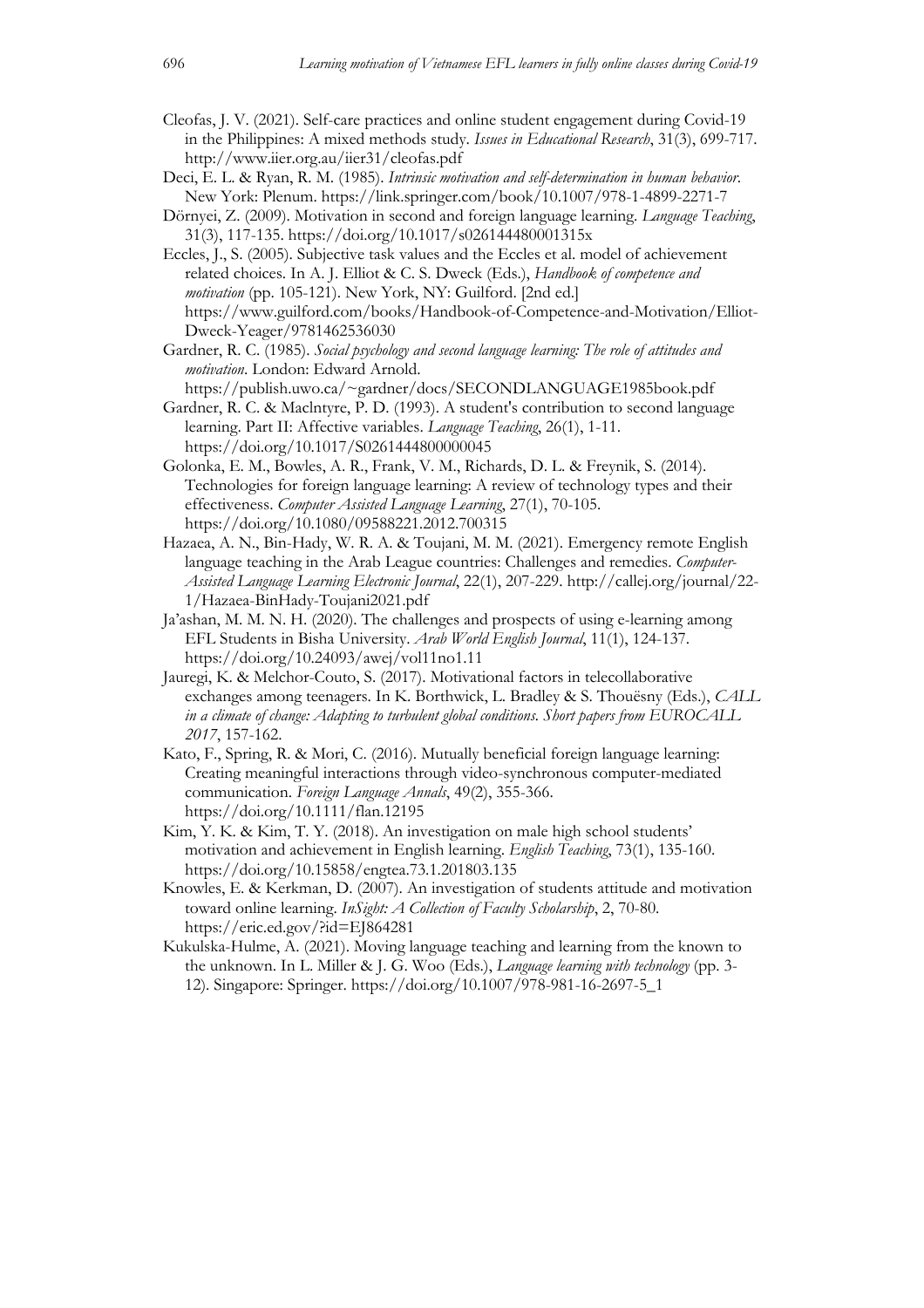- Liu, S. (2020). Learning the Chinese language on a non-traditional path: A case study. *The Language Learning Journal*, online first. https://doi.org/10.1080/09571736.2020.1811370
- Morton, H. & Jack, M. (2010). Speech interactive computer-assisted language learning: A cross-cultural evaluation. *Computer Assisted Language Learning*, 23(4), 295-319. https://doi.org/10.1080/09588221.2010.493524
- Oga-Baldwin, W. L. Q. & Nakata, Y. (2017). Engagement, gender, and motivation: A predictive model for Japanese young language learners. *System*, 65, 151-163. https://doi.org/10.1016/j.system.2017.01.011
- Oga-Baldwin, W. L. Q., Nakata, Y., Parker, P. & Ryan, R. M. (2017). Motivating young language learners: A longitudinal model of self-determined motivation in elementary school foreign language classes. *Contemporary Educational Psychology*, 49, 140-150. https://doi.org/10.1016/j.cedpsych.2017.01.010
- Özüdoğru, F. (2021). Turkish preservice teachers' experiences with emergency remote teaching: A phenomenological study. *Issues in Educational Research*, 31(1), 166-187. http://www.iier.org.au/iier31/ozudogru.pdf
- Phuong, T. T. H. & Phuong, D. (2019). Vietnamese learners' perspectives of corrective feedbacks on English pronunciation. *Asian ESP*, 15(2), 70-82. https://www.asian-espjournal.com/volume-15-issue-2-october-2019/
- Phuong, T. T. H. (2020a). Constraints of pronunciation teaching in Vietnam: Teachers' beliefs and practices. *The Journal of Asia TEFL*, 17(4), 1431-1438. https://doi.org/10.18823/asiatefl.2020.17.4.19.1431
- Phuong, T. T. H. (2020b). Gamified learning: Are Vietnamese EFL learners ready yet? *International Journal of Emerging Technologies in Learning*, 15(24), 242-251. https://onlinejournals.org/index.php/i-jet/article/view/16667
- Pintrich, P. R. & Schunk, D. H. (2002). *Motivation in education: Theory, research, and applications*. Upper Saddle River, NJ: Merrill Prentice Hall. [4th ed.] https://www.pearson.com/us/higher-education/program/Schunk-Motivation-in-Education-Theory-Research-and-Applications-4th-Edition/PGM118424.html
- Pozón-López, I., Higueras-Castillo, E., Muñoz-Leiva, F. & Liébana-Cabanillas, F. J. (2020). Perceived user satisfaction and intention to use massive open online courses (MOOCs). *Journal of Computing in Higher Education*, 33(1), 85-120. https://doi.org/10.1007/s12528-020-09257-9
- Reeve, J. & Jang, H. (2006). What teachers say and do to support students' autonomy during a learning activity. *Journal of Educational Psychology*, 98, 209-218. https://doi.org/10.1037/0022-0663.98.1.209
- Ryan, R. M. (1995). Psychological needs and the facilitation of integrative processes. *Journal of Personality*, 63(3), 397-427. https://doi.org/10.1111/j.1467- 6494.1995.tb00501.x
- Ryan, R. M. & Deci, E. L. (2000). Intrinsic and extrinsic motivations: Classic definitions and new directions. *Contemporary Educational Psychology*, 25(1), 54-67.
- Sanderson, R., Spacey, R., Zhu, X. & Sterling-Morris, R.-E. (2021). Supporting student experience during the pandemic and beyond. *Student Success*, 12(3), 96-105. https://doi.org/10.5204/ssj.1847
- Soesanto, R. H., & Dirgantoro, K. P. S. (2021). Welcome back to face-to-face: A novel Indonesian issue of students' perceptions towards learning transition. *Issues in Educational Research*, 31(4), 1249-1269. http://www.iier.org.au/iier31/soesanto.pdf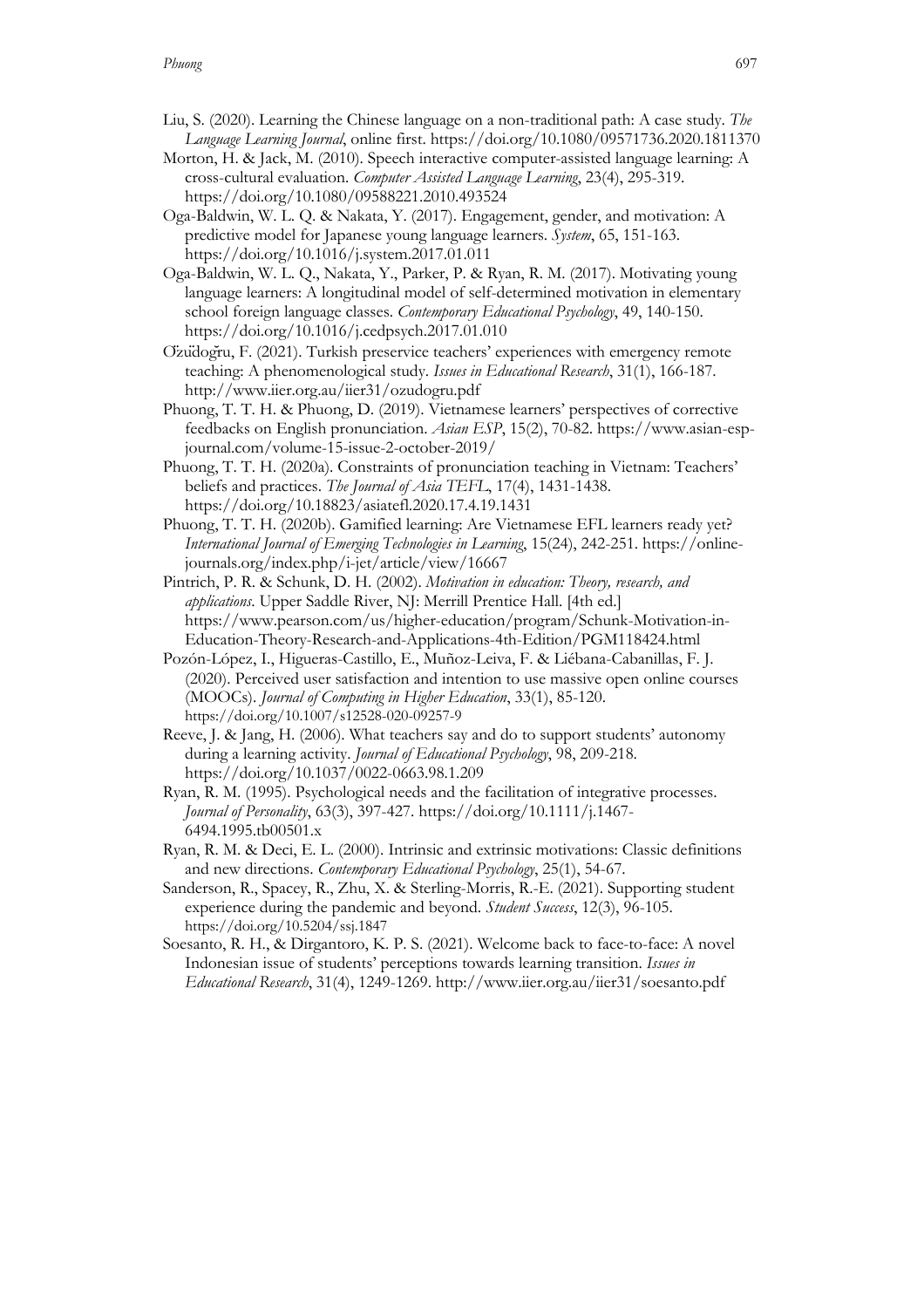- Spring, R., Kato, F. & Mori, C. (2019). Factors associated with improvement in oral fluency when using video-synchronous mediated communication with native speakers. *Foreign Language Annals*, 52(1), 87-100. https://doi.org/10.1111/flan.12381
- Standage, M., Duda, J. L. & Ntoumanis, N. (2005). A test of self-determination theory in school physical education. *British Journal of Educational Psychology*, 75(3), 411-433. https://doi.org/10.1348/000709904X22359
- Tong, K. P. & Trinidad, S. G. (2005). Conditions and constraints of sustainable innovative pedagogical practices using technology. *International Electronic Journal for Leadership in Learning*, 9(3), 1-27.

https://journals.library.ualberta.ca/iejll/index.php/iejll/article/view/403/65

- Trinidad, S., Aldridge, J. & Fraser, B. (2005). Development, validation and use of the Online Learning Environment Survey. *Australasian Journal of Educational Technology*, 21(1), 60-81. https://doi.org/10.14742/ajet.1343
- Ushida, E. (2005). The role of students' attitudes and motivation in second language learning in online language courses. *CALICO Journal*, 23(1), 49-78.
- Wisneski, J. E., Ozogul, G. & Bichelmeyer, B. A. (2017). Investigating the impact of learning environments on undergraduate students' academic performance in a prerequisite and post-requisite course sequence. *The Internet and Higher Education*, 32, 1- 10. https://doi.org/10.1016/j.iheduc.2016.08.003
- Yang, Y. F. (2011). Engaging students in an online situated language learning environment. *Computer Assisted Language Learning*, 24(2), 181-198. https://doi.org/10.1080/09588221.2010.538700
- Yi, Y. & Jang, J. (2020). Envisioning possibilities amid the COVID‐19 pandemic: Implications from English language teaching in South Korea. *Tesol Journal*, 11(3), article e00543. https://doi.org/10.1002/tesj.543

# **Appendix 1: Student questionnaire (English)**

- 1. Age: ………
- 2. Gender: Male:  $\Box$  Female:  $\Box$
- 3. Your major of study: ………
- 4. Level of English you are studying:
	- Beginner  $\Box$ Elementary  $\Box$
	- Pre-intermediate  $\Box$
	- Intermediate  $\Box$
	-
	- $\Box$  Advanced  $\Box$
	- Higher advanced  $\Box$
- 5. Number of blocks in the English Preparation Course (EPC) you have completed: ………
- 6. Number of blocks in EPC you have learned fully-online (not including this block): ………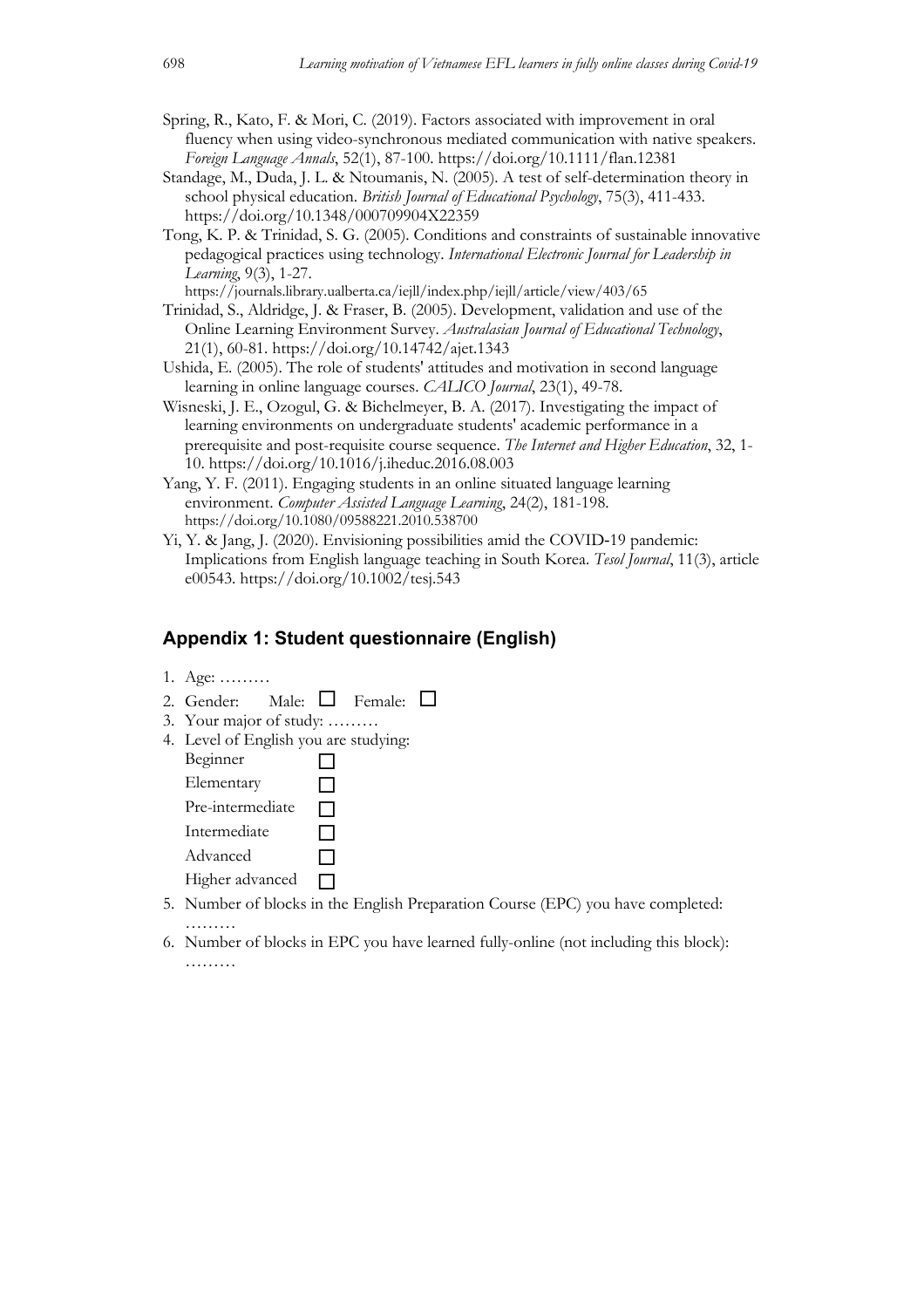#### *Phuong* 699

#### *Follow up interview*

- If you would be interested in taking part in a follow-up interview of around 30 minutes, please let me know by replying to the invitation email.
- The interview would be conducted in a group of 2-4 students. It would involve discussing questions similar to those in this questionnaire but in greater depth.
- Whether you take part in or do not take part in the interview, your marks or performance will not be affected in any way.

## PLEASE NOW COMPLETE THE QUESTIONS BELOW – THANK YOU VERY MUCH

Please respond to each statement below using a check  $(\checkmark)$  in the correct column. Choose from:

**1** (Strongly agree), **2** (Agree), **3** (Maybe), **4** (Disagree), or **5** (Strongly disagree).

1 2 3 4 5 19 I take part in this online class regularly because it is fun. 20 I take part in this online class regularly because of the enjoyment that I feel while learning new skills in English/new knowledge of the English language. 21 I take part in this online class regularly because the English language is interesting. 22 I take part in this online class regularly because English skills are important for my job and other aspects of my life in the future. 23 I take part in this online class regularly because I want to improve my English skills. 24 I take part in this online class regularly because I want the teacher/my parents to think I'm a good student. 25 I take part in this online class regularly because I want other students to think I'm skillful in English. 26 I take part in this online class regularly because I would feel bad about myself if I didn't.

- 27 I take part in this online class regularly because that is the rule.
- 28 I take part in this online class regularly because I will be in trouble if I do not.
- 29 I take part in this online class regularly so that teachers won't yell at me.
- 30 I take part in this online class but I feel I am wasting my time.

#### THANK YOU

(Note: Items from 1 to 18 in the survey are related to content other than learning motivation and thus are not included here)